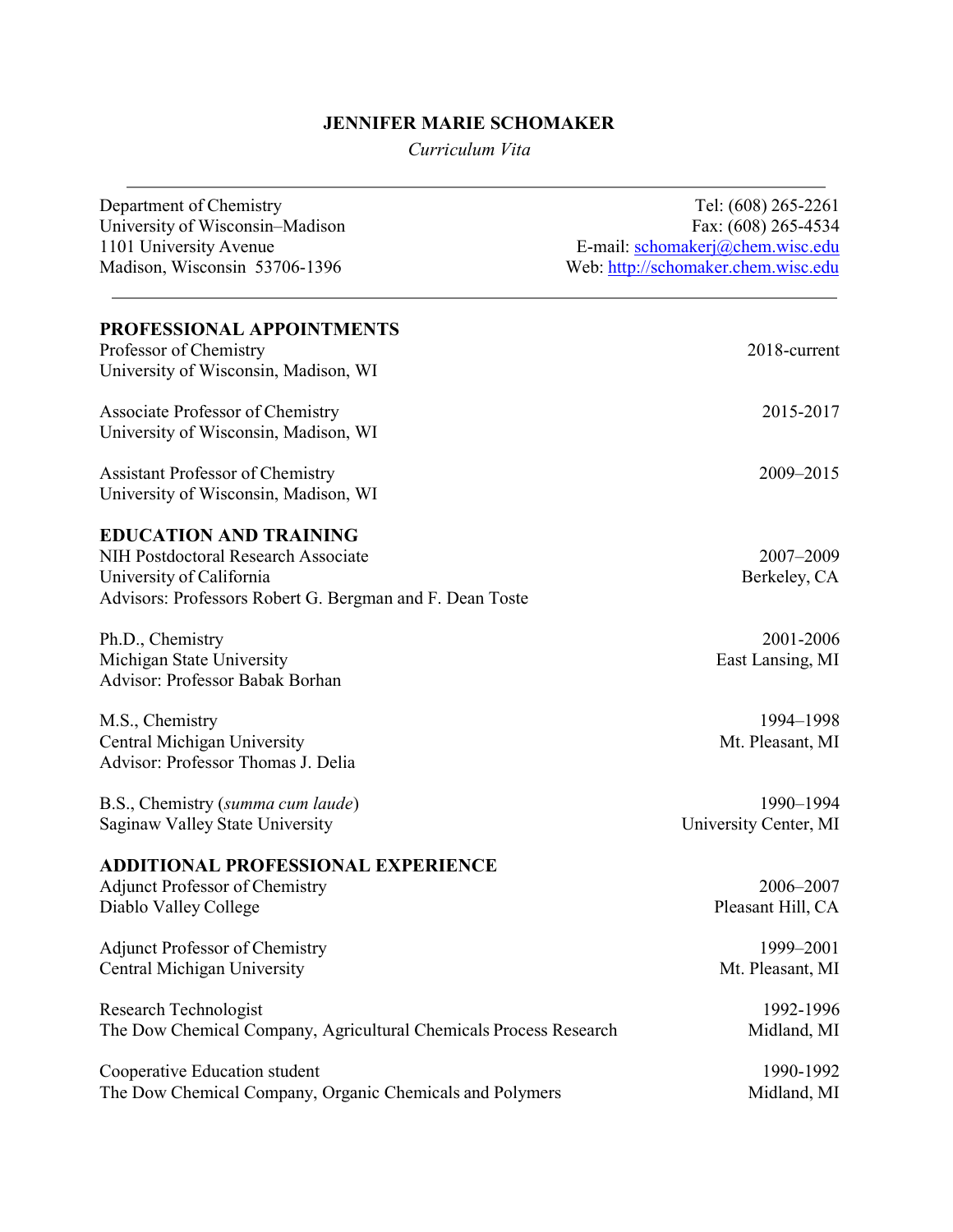## AWARDS AND HONORS

|           | Somojai Miller Visiting Professorship, UC-Berkeley                                 | 2019          |
|-----------|------------------------------------------------------------------------------------|---------------|
| $\bullet$ | Vilas Faculty Mid-Career Award, UW-Madison                                         | 2018          |
| $\bullet$ | UW2020 Award: All-Optical Electrophysiology-Electrophysiology without Electrodes." |               |
|           | Co-principal investigator                                                          | 2018          |
| $\bullet$ | Kavli Fellow                                                                       | 2016          |
| $\bullet$ | Leo Paquette Legacy Symposium invited speaker, Ohio State University               | 2016          |
| $\bullet$ | Michigan State University Recent Alumni Award, College of Natural Science          | 2015          |
| $\bullet$ | American Chemical Society WCC Rising Star Award                                    | 2014          |
| $\bullet$ | Early Excellence profile in Journal of Physical Organic Chemistry                  | 2013          |
| $\bullet$ | ACS Division of Organic Chemistry Early Academic Investigator Symposium            | 2013          |
| $\bullet$ | Michigan State University Distinguished Alumni Lecturer                            | 2013          |
| $\bullet$ | Invited speaker for the inaugural Cal Meyers Memorial Organic Symposium            | 2013          |
| $\bullet$ | Invited speaker for Organic Chemistry Day, University of Missouri at Columbia      | 2013          |
| $\bullet$ | NSF-CAREER Award                                                                   | 2013-2018     |
| $\bullet$ | Sloan Research Fellow                                                              | 2013-2015     |
| $\bullet$ | Thieme Chemistry Journal Award                                                     | 2010          |
| $\bullet$ | Ruth L. Kirschstein National Research Service Award Research Training Grant (NIH)  | 2007-2009     |
| $\bullet$ | American Chemical Society, Division of Organic Chemistry Graduate Fellowship       | 2004          |
| $\bullet$ | Dow Chemical Company Foundation Graduate Fellowship                                | 2004          |
| $\bullet$ | Michigan State University Distinguished Graduate Fellowship                        | 2001-2005     |
| $\bullet$ | Central Michigan University Outstanding Thesis and Dissertation Award              | 1998          |
| $\bullet$ | Dow AgroSciences Inventor Award                                                    | 1997          |
| $\bullet$ | Central Michigan University Graduate Research Fellowship                           | 1996          |
| $\bullet$ | DowElanco Inventor's Award                                                         | 1993-94, 1996 |
| $\bullet$ | Dow Chemical Michigan Division Research and Development Inventor Award             | 1993          |
| $\bullet$ | Dow Chemical Company Special Recognition Award, Agricultural Chemicals & Process   | 1992          |
| $\bullet$ | Dow Chemical Company Special Recognition Award, Organic Chemicals and Polymers     | 1991          |

### PUBLICATIONS/BOOK CHAPTERS

Independent Publications (\*\* indicates undergraduate co-author)

Manuscripts in preparation

87. Dequina, H.; Eshon, J.; Raskop, W.; Fernández, I.; Schomaker, J. M. "Dehydropiperazine synthesis via aziridinium ylide intermediates." manuscript in preparation.

86. Reeves, R. D.; Vine, L. E.; Landwehr, E.; Schomaker, J. M. "Synthesis of densely functionalized cyclopentene building blocks via Pd-catalyzed tandem cross-coupling/cycloisomerizations of allenes." manuscript in preparation.

85. Mat Lani, A. S.; Roberts, J. M.; Hu, Y.; Kilgore, H.; Raines, R. T.; Schomaker, J. M. "Triple, Mutually Orthogonal Cycloadditions with Type I-III Dipoles through the Design of Electronically Activated SNO-OCTs." Manuscript in preparation.

84. Lu, L.; Ward, R. M.; Schomaker, J. M. "Visible-Light-Assisted, Catalyst-free Amidation of Allenes." Manuscript in preparation.

83. Gerstner, N. C.; Nicastri, K. A.; Schomaker, J. M. "Strategies for the Syntheses of Pactamycin and Jogyamycin." Manuscript in preparation.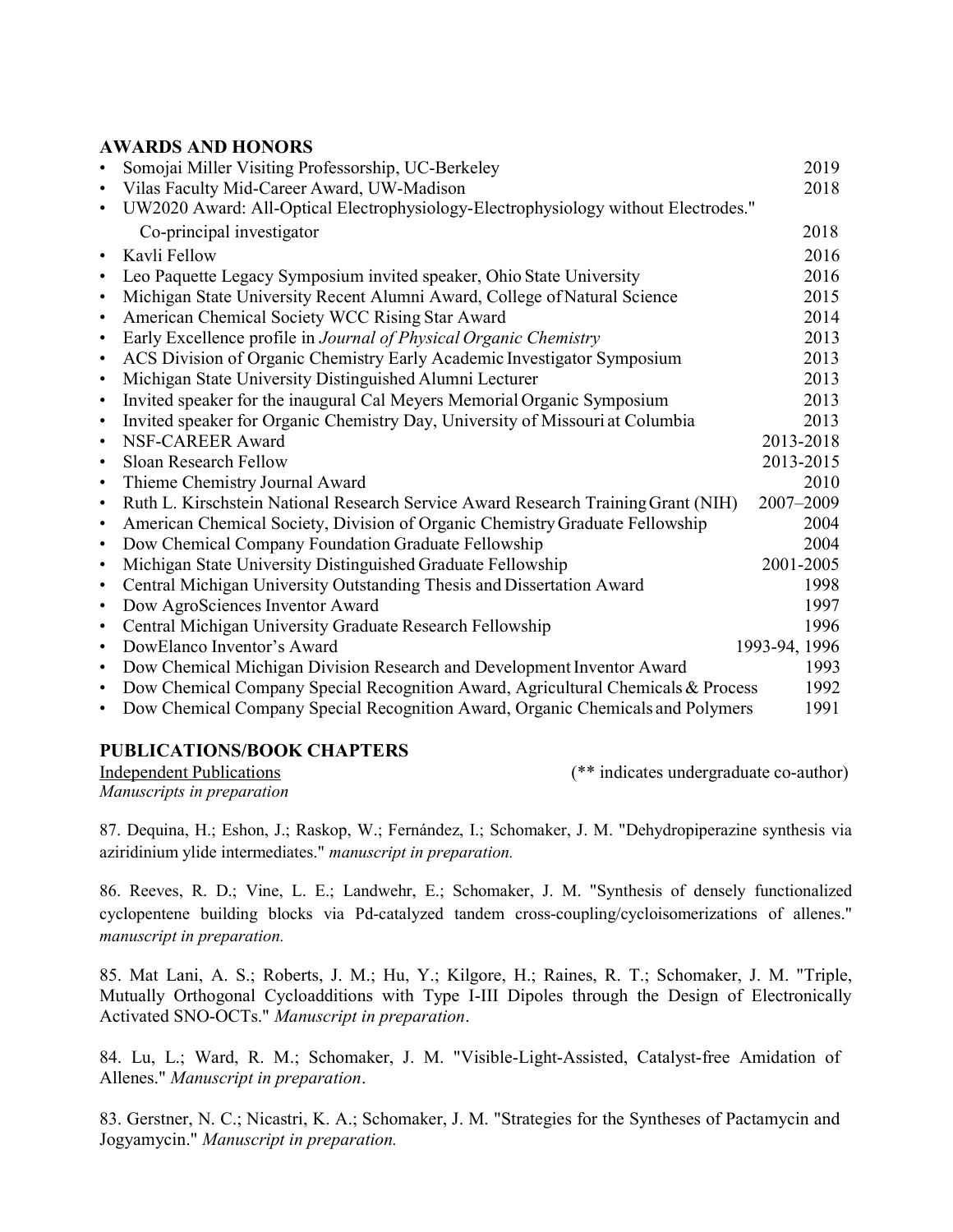Published, submitted, or in press:

82. Reeves, R. D.; Kinkema, C. N.; Landwehr, E. M.; Vine, L. E.; Schomaker, J. M. "Stereodivergent metal-catalyzed allene cycloisomerizations." Submitted.

81. Gerstner, N. C.; Schomaker, J. M. "Stereocontrolled Synthesis of the Aminocyclopentitol Core of Jogyamycin via an Ichikawa Rearrangement Reaction." J. Org. Chem. 2019, https://doi.org/10.1021/acs.joc.9b02249.

80. Ju, M.; Guan, W.\*\*; Schomaker, J. M.; Harper, K. C. "Sequential Reduction of Nitroalkanes Mediated by  $CS_2$  and Amidine/Guanidine Bases: a Controllable Nef Reaction." Org. Lett. 2019, https://pubs.acs.org/doi/abs/10.1021/acs.orglett.9b02987.

• Most-read articles for Nov. 2019.

79. Nicastri, K.; Eshon, J.; Schmid, S. C.; Raskop, W.\*\*; Guzei, I. A.; Fernández, I.; Schomaker, J. M. "Intermolecular [3+3] Ring-Expansion of Aziridines to Dehydropiperidines through the Intermediacy of Aziridinium Ylides." ChemRvix preprint, 2019, https://doi.org/10.26434/chemrxiv.9961937.v1.

78. Corbin, J.; Ketelboeter, D.\*\*; Schomaker, J. M. "Biomimetic Imino-Nazarov cyclizations via eneallene aziridination." J. Am. Chem. Soc. 2019, in revision.

77. Lu, L.; Ward, R. M.; Schomaker, J. M. "Mechanistic Aspects and Synthetic Applications of Radical Additions to Allenes." Chem. Rev. 2019, in press.

76. Ju, M.† ; Huang, M.† , Vine, L. F.; Roberts, J. M.; Dehghany, M.; Schomaker, J. M. "Tunable, catalyst-controlled syntheses of β- and γ-amino alcohol motifs enabled by silver complexes." Nature Catalysis 2019, 2, 899-908.

75. Scamp, R. J.; Sheffer, B.\*\*; Schomaker, J. M. "Regioselective differentiation of vicinal methylene C-H bonds enabled by silver-catalyzed nitrene transfer." Chem. Commun. 2019, 55, 7362-7365.

74. Dehghany, M.; Eshon, J.; Roberts, J. M.; Schomaker, J. M. "Silver-catalyzed carbene, nitrene and silylene transfer reactions." in Silver in Organic Synthesis Wiley-VCH Verlag GmbH & Co.: Weinheim, 2019, 439-532.

73. Eshon, J.; Foarta, F.; Landis, C. R.; Schomaker, J. M. "α-Tetrasubstituted aldehydes through electronic and strain-controlled branch-selective stereoselective hydroformylation." J. Org. Chem. 2018, 83, 10207–10220.

72. Eshon, J.; Gerstner, N. C.; Schomaker, J. M. "Oxidative allene amination for the synthesis of nitrogen-containing heterocycles." Arkivoc 2018, 204-233.

71. Mat Lani, A. S.; Schomaker, J. M. "Site-selective, catalyst-controlled alkene aziridination." Synthesis issue in honor of Professor Scott Denmark's  $65<sup>th</sup>$  birthday, 2018, 50, 4462-4470.

70. Schmid, S. C.; Guzei, I. A.; Fernandez, I.; Schomaker, J. M. "Ring expansion of bicyclic methylene-aziridines via concerted, near-barrierless [2,3]-Stevens rearrangements of aziridinium ylides." ACS Catal. 2018, 8, 7907-7914.

69. Tansukawat, N. D.; See, A. E.; Jiranuntarat, S.; Corbin, J. R.; Schomaker, J. M. "Method for the small-scale production of deuterochloroform." J. Org. Chem. 2018, 83, 8739-8742.

68. Alderson, J. M.; Corbin, J. R.; Schomaker, J. M. "Investigation of transition metal-catalyzed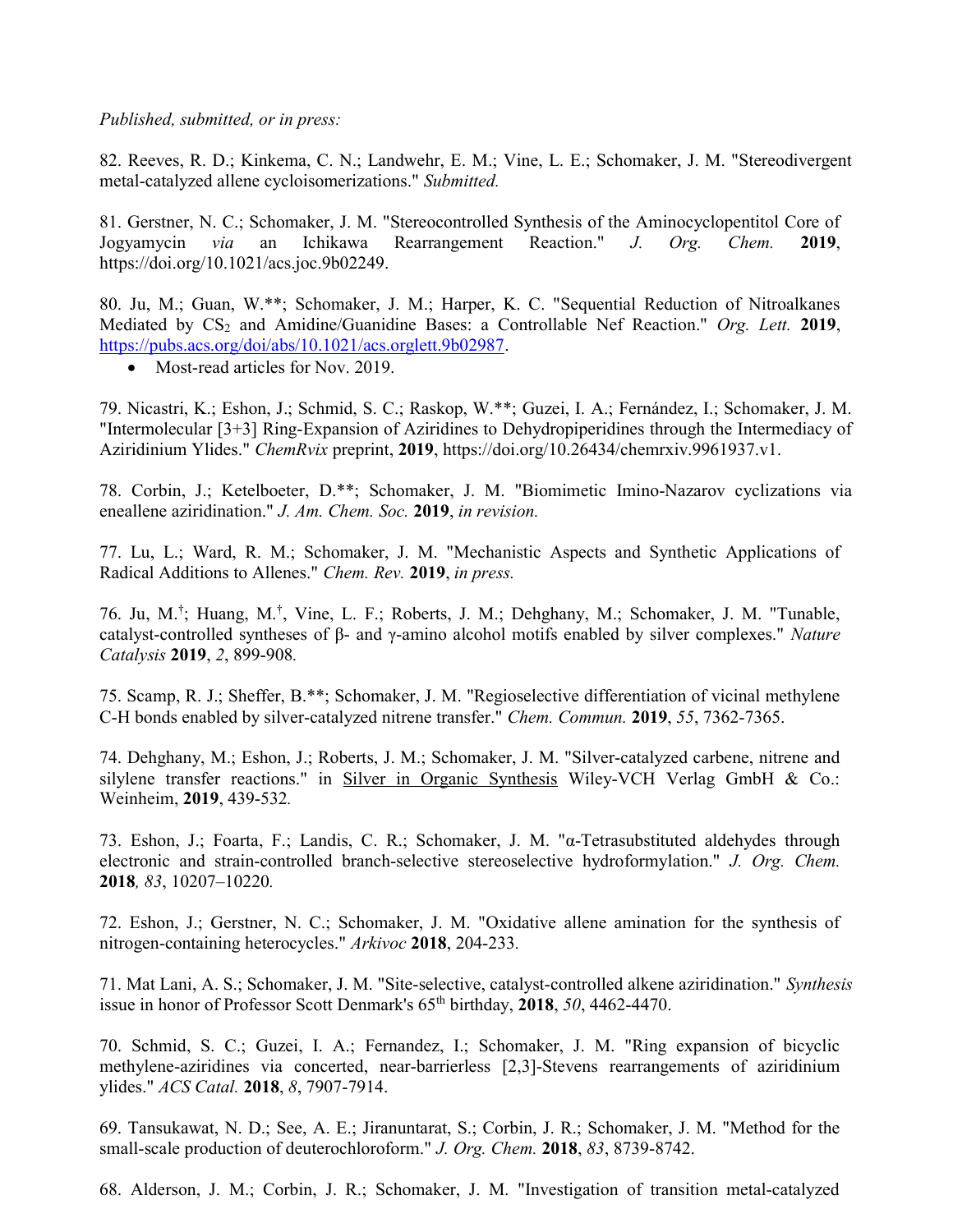nitrene transfer reactions in water." Bioorg. Med. Chem. issue in honor of Professor Laura Kiessling's Tetrahedron Prize, 2018, 26, 5270-5273.

67. Liu, L.; Schomaker, J. M. "Allene Aziridination as a Tool for the Synthesis of Complex Amines." in Advances in Transition-Metal Mediated Heterocyclic Synthesis, Fernandez, I. Ed.; Elsevier, 2018, pp. 231-283.

66. Vinokur, A. I.; Yakovenko, A.; Liu, L.; Schomaker, J. M.; Guzei, I. A. "An Enantiotropic Disorder-Partial Order Solid-State Transformation in a Molecular Solid Involving a Phase with  $Z' =$ 12." Crystal Growth & Design 2017, 17, 5984-5993.

65. "Inverting Steric Effects: Using 'Attractive' Non-Covalent Interactions to Direct Silver-Catalyzed Nitrene Transfer." Huang, M.; Yang, T.; Paretsky, J.; Berry, J.F.\*; Schomaker, J.M.\* J. Am. Chem. Soc. 2017, 139, 17376-17386.

64. "Synthetic Applications of Flexible SNO-OCT Strained Alkynes and their Use in Post-Polymerization Modifications." Burke, E.G.; Schomaker, J.M. J. Org. Chem. 2017, 82, 9038-9046.

63. "A Stereoselective Ring Expansion of the Synthesis of Highly-Substituted Methylene Azetidines." Schmid, S.C.; Schomaker, J.M. Angew. Chem. Int. Ed. 2017, 56, 12229-12233.

62. "Regioselective, Rh-catalyzed hydroformylation of 1,1,3-trisubstituted allenes using a BisDiazaPhos ligand." Eshon, J.; Landis, C.R.; Schomaker, J.M. J. Org. Chem. 2017, 82, 9270- 9278.

61. "Chemo- and enantioselective silver-catalyzed aziridinations." Ju, M.; Weatherly, C.D.; Guzei, I.A.; Schomaker, J.M. Angew. Chem. Int. Ed. 2017, 56, 9944-9948.

Highlighted in Synfacts 2017, 933.

60. "Diastereoselective Au-catalyzed Allene Cycloisomerizations to Highly Substituted Cyclopentenes." Reeves, R.D.; Phelps, A.M.; Raimbach, W.; Schomaker, J.M. Org. Lett. 2017, 19, 3394–3397.

59. "Fluorinated Amine Stereotriads via Allene Amination." Liu, L.; Gerstner, N.C.; Oxtoby, L.J.\*\*; Guzei, I.A.; Schomaker, J.M. Org. Lett. 2017, 19, 3239–3242.

58. "Tunable, chemo- and site-selective nitrene transfer through the rational design of silver(I) catalysts." Alderson, J.M.; Corbin, J.R.; Schomaker, J.M. Accts. Chem. Res. 2017, 50, 2147-2158.

57. "Fine-tuning Strain and Electronic Activation of Strain-promoted 1,3-Dipolar Cycloaddition with Endocyclic Sulfamates in SNO-OCTs." Burke, E.G.; Gold, B.; Hoang, T.T.; Raines, R.T.; Schomaker, J.M. J. Am. Chem. Soc. 2017, 139, 8029-8037.

56. "Synthesis, Characterization and VT-NMR Studies of Silver(I) Complexes for Selective Nitrene Transfer." Huang, M.; Corbin, J.R.; Dolan, N.S.; Fry, C.G.; Vinokur, A.; Guzei, I.A.; Schomaker, J.M. Inorg. Chem. 2017, 56, 6725–6733.

55. "Tandem Oxidative Derivatization of Nitrene Insertion Products for the Highly Diastereoselective Synthesis of 1,3-Aminoalcohols." Alderson, J.M.; Schomaker, J.M. Chem. Eur. J. 2017, 23, 8571- 8576.

54. "Tunable Differentiation of Tertiary C-H Bonds in Intramolecular Transition Metal-Catalyzed Nitrene Transfer Reactions." Corbin, J.R.; Schomaker, J.M. Chem. Commun. 2017, 53, 4346-49. • Highlighted in D. F. Taber, Organic Chemistry Highlights 2018, January 22. URL: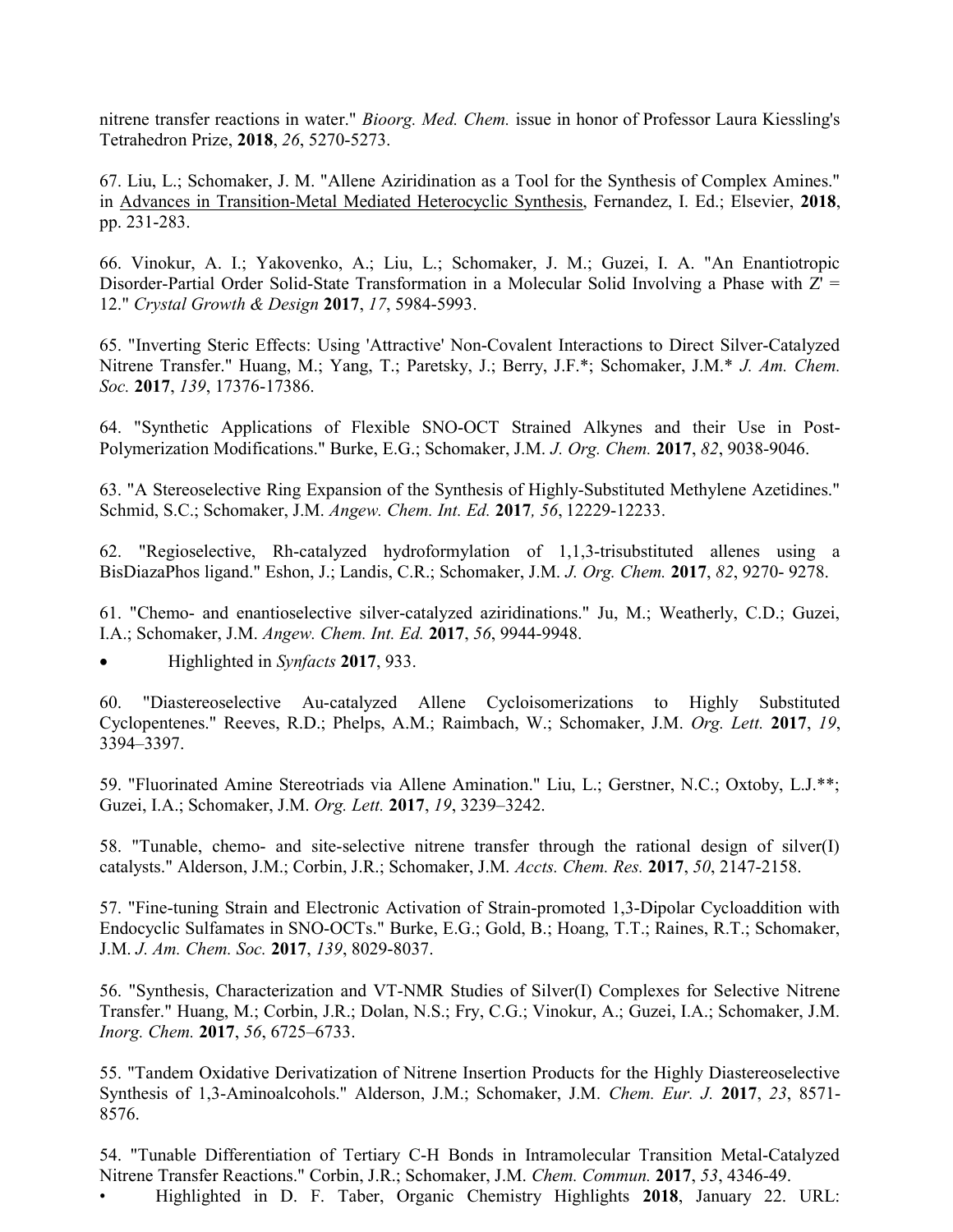http://www.organic-chemistry.org/Highlights/2018/22January.shtm

53. "Catalyst-controlled nitrene transfer by tuning metal:ligand ratios: Insight into the mechanisms of chemoselectivity." Weatherly, C.D.; Alderson, J.M.; Berry, J.F.; Hein, J.E.; Schomaker, J.M. Organometallics 2017, 36, 1649–1661.

52. "Catalyst-controlled and tunable, chemoselective silver-catalyzed intermolecular nitrene transfer: Experimental and computational studies." Dolan, N.S.; Scamp, R.J.; Yang, T.; Berry, J.F.; Schomaker, J.M. J. Am. Chem. Soc. 2016, 138, 14658.

51. "Heteroleptic Nickel Complexes for the Markovnikov-selective Hydroboration of Styrenes." Touney, E.E.\*\*; Van Hoveln, R.; Buttke, C.T.\*\*; Freidberg, M.D.\*\*; Guzei, I.A.; Schomaker, J.M. Organometallics 2016, 35, 3436.

50. "Intermolecular [4 + 3] cycloadditions of allenes via bicyclic methyleneaziridines." Gerstner, N.; Adams, C.S.; Schomaker, J.M. Angew. Chem. Int. Ed. 2016, 55, 13240.

49. "General Catalyst for Site-Selective  $C(sp^3)$ -H Bond Amination of Activated Secondary over Tertiary Alkyl C(sp<sup>3</sup>)-H Bonds." Scamp, R.J.; Jirak, J.G.; Guzei, I.A.; Schomaker, J.M. Org. Lett. 2016, 18, 3014.

48. "Ligand-Controlled Synthesis of Azoles via Ir-Catalyzed Reactions of Sulfoxonium Ylides with 2- Amino Heterocycles." Phelps, A.M.; Chan, V.S.; Napolitano, J.G.; Krabbe, S.; Schomaker, J.M.; Shekhar, S. J. Org. Chem. 2016, 81, 4158.

47. "Diastereoselective Synthesis of the Aminocyclitol Core of Jogyamycin via an Allene Aziridination Strategy." Gerstner, N.C.; Adams, C.S.; Grigg, R.D.; Tretbar, M.; Rigoli, J.W.; Schomaker, J.M. Org. Lett. 2016, 18, 284.

46. Phelps, A.M.; Alderson, J.M.; Schomaker, J.M. Science of Synthesis chapter "Metal-catalyzed cyclization reactions of allenes." Ed. Shengming Ma and Shuanhu Gao, 2016, in press.

45. "Oxidative Allene Amination for the Synthesis of Azetidin-3-ones." Burke, E.G.; Schomaker, J.M. Angew. Chem. Int. Ed. 2015, 54, 12097.

• Highlighted in Synfacts 2015, 1142.

44. "Development of N-Heterocyclic Carbene-Copper Complexes for 1,3-Halogen Migration." Schmid, S.C.; Van Hoveln, R.J.; Rigoli, J.W.; Schomaker, J.M. Organometallics 2015, 34, 4164.

43. "Formal Dyotropic Rearrangements in Organometallic Transformations." Croisant, M.F.; Van Hoveln, R.; Schomaker, J.M. invited review for Eur. J. Org. Chem. 2015, 27, 5897.

42. "Experimental and Computational Insights into the Mechanism of Cu-catalyzed 1,3-Halogen Migration." Van Hoveln, R.J.; Hudson, B.; Wedler, H.; Bates, D.M.; Le Gros, G.\*\*; Tantillo, D.; Schomaker, J.M. J. Am. Chem. Soc. 2015, 137, 5346.

41. "Ligand-controlled, tunable silver-catalyzed C-H amination." Scamp, R.; Alderson, J.M.; Phelps, A.M.; Dolan, N.S.; Schomaker, J.M. J. Am. Chem. Soc. 2014, 136, 16720.

40. "1,3-Halogen migration as an entry to aryl coppers from an unintuitive starting material." Van Hoveln, R.; Schmid, S.; Schomaker, J.M. invited perspective for Org. Biomol. Chem. 2014, 12, 7655.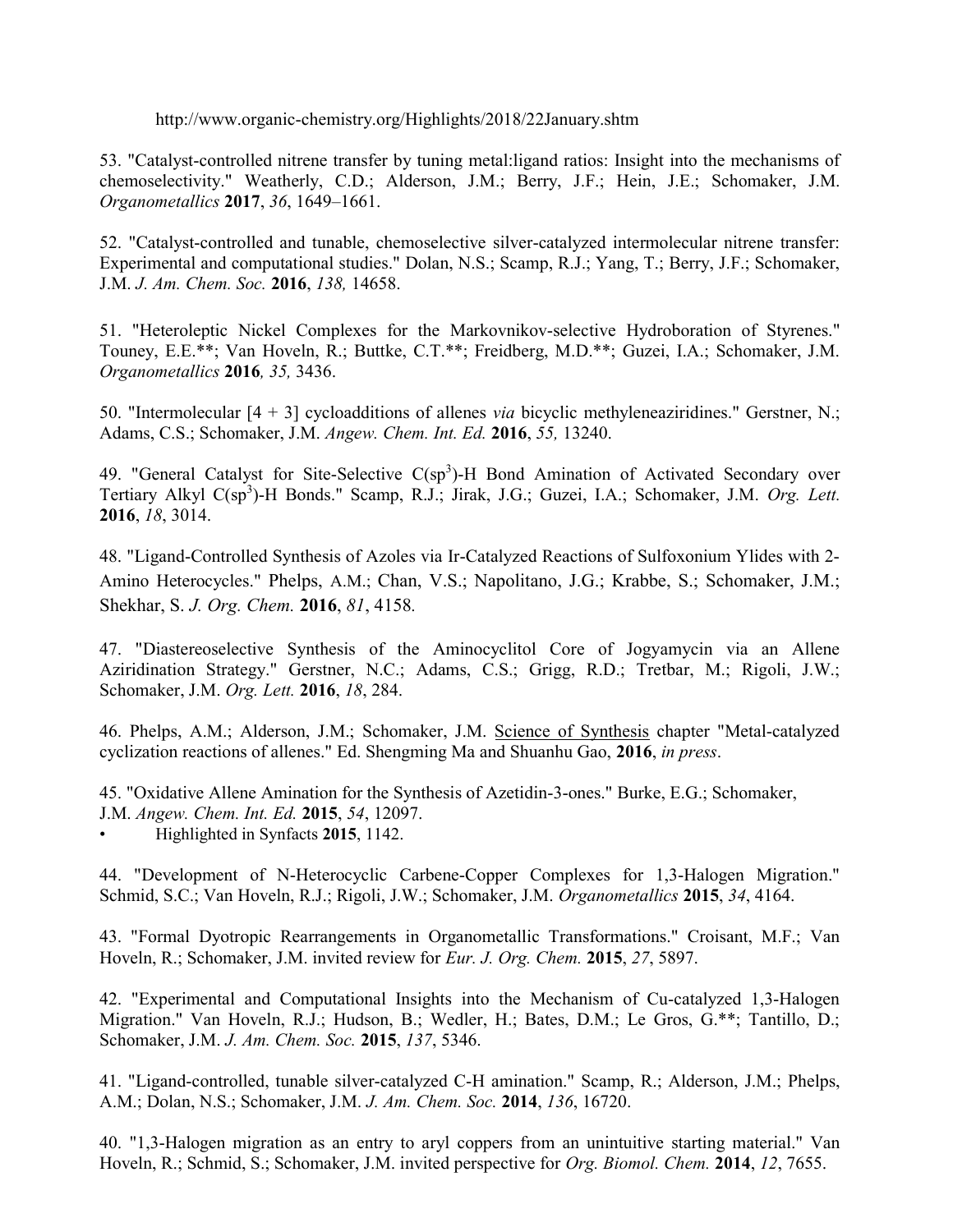39. "Copper-Catalyzed Enantioselective Transfer of Bromine via 1,3-Halogen Migration." Van Hoveln, R.J.; Schmid, S.C.; Tretbar, M.; Buttke, C.\*\*; Schomaker, J.M. Chem. Sci. 2014, 5, 4763.

- Top-ten most accessed article the month of publication.
- $\bullet$  Highlighted in Org. Process Res. Dev. 2014, dx.doi.org/10.1021/op500329b.

38. "Complete Stereodivergence in the Synthesis of 2-Amino-1,3-diols via Allene Aziridination." Adams, C.S.; Grigg, R.D.; Schomaker, J.M. Chem. Sci. 2014, 5, 3046.

 $\bullet$  17<sup>th</sup> most-read article for April-June 2014.

37. "Aminosugar motifs via an allene aziridination strategy." Adams, C.S.; Grigg, R.D.; Schomaker, J.M. Invited paper for the "Tetrahedron Young Investigator Symposium-in-Print" in honor of Sarah Reisman, 2014, 70, 4128.

36. "The Synthesis and Reactivity of Strained Three-membered Heterocycles derived from Allenes." Adams, C.S.; Weatherly, C.D.; Burke, E.G.; Schomaker, J.M. Invited review for *Chem. Soc. Rev.* special issue on "Progress in Allene Chemistry", 2014, 43, 3136.

35. "Stereocontrolled Oxidation of Allenes to Aminodiols." Rigoli, J.W.; Guzei, I.A.; Schomaker, J.M. Org. Lett. 2014, 16, 1696.

Highlighted in Synfacts 2014, 10, 608.

34. "Chemoselective Silver-Catalyzed Nitrene Insertion Reactions." Scamp, R.J.; Rigoli, J.W.; Schomaker, J.M. Pure Appl. Chem., 2014, 86, 381.

33. "Tunable, Chemoselective Amination via Silver Catalysis." Rigoli, J.W.; Weatherly, C.D.; Alderson, J.; Vo, B.T.\*\*; Schomaker, J.M. J. Am. Chem. Soc. 2013, 135, 17238.

- Top-ten most accessed article for the month of November 2013.
- Highlighted in Chemical & Engineering News 2013, 91, 9.

32. "Stereodefined 1,3-Diamino-2-ols via Aminohydroxylation of Bicyclic Methylene Aziridines." Weatherly, C.D.; Schomaker, J.M. Eur. J. Org. Chem. 2013, 3667.

31. "Divergent Reactivity of Allene-containing α-Diazoesters using Cu and Rh Catalysis." Phelps, A.M.; Dolan, N.S.\*\*; Connell, N.T.; Schomaker, J.M. Invited paper for the "Tetrahedron Young Investigator Symposium-in-Print" in honor of Melanie Sanford, 2013, 56, 5614.

30. "Activating Group Recycling: A Fresh Approach to Arene Functionalization." Grigg, R.D.; Schomaker, J.M. Invited contribution to Synlett, 2013, 24, 401.

29. "Chemoselective Allene Aziridination via Ag(I) Catalysis." Rigoli, J.W.; Weatherly, C.D.; Vo, B.T.\*\*; Neale, S.\*\*; Meis, A.R.\*\*; Schomaker, J.M. Org. Lett. 2013, 15, 290.

 28. "Cu-catalyzed recycling of halogen activating groups via 1,3-halogen migration." Grigg, R.D.; Van Hoveln, R.; Schomaker, J.M. J. Am. Chem. Soc. 2012, 134, 16131.

- Top-ten most accessed article for the month of October 2012.
- Highlighted: http://www.sigmaaldrich.com/catalog/papers/22985198
- http://www.organic-chemistry.org/Highlights/2013/09September.shtm
- http://organometallicchemistrynews.blogspot.com/2012/12/copper-catalyzed-recycling-of halogen.html

27. "Beyond benzyl Grignards: Facile generation of benzyl 'carbanions' from styrenes." Grigg, R.D.; Rigoli, J.W.; Van Hoveln, R.; Neale, S.\*\*; Schomaker, J.M. Chem. Eur. J. 2012, 18, 9391.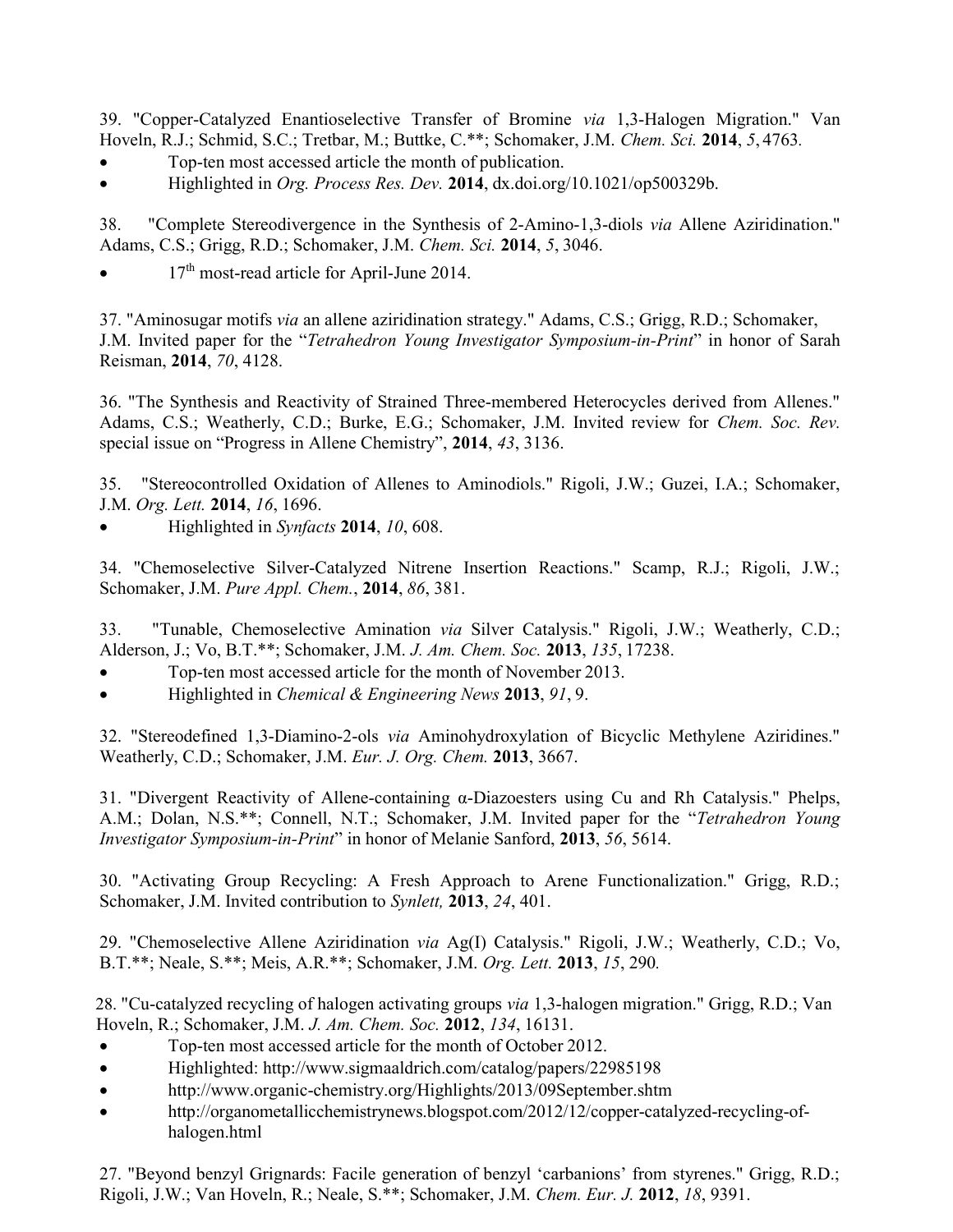26. "Modular functionalization of allenes to aminated stereotriads." Adams, C.S.; Boralsky, L.A.; Guzei, I.A.; Schomaker, J.M. J. Am. Chem. Soc. 2012, 134, 10807.

Highlighted in Synfacts 2012, 994.

25. "Synthesis of 1,3-diaminated stereotriads via rearrangement of 1,4-diazaspiro[2.2]pentanes." Weatherly, C.D.; Rigoli, J.W.; Schomaker, J.M. Org. Lett. 2012, 14, 1704.

24. "1,4-Diazaspiro[2.2]pentanes as a platform for the synthesis of diamine-bearing stereotriads." Rigoli, J.W.; Boralsky, L.A.; Hershberger, J.C.; Meis, A.R.\*\*; Guzei, I.A.; Schomaker, J.M. J. Org. Chem. 2012, 77, 2446.

23. "Synthesis of Propargylic and Allenic Carbamates via the C-H Amination of Alkynes." Rigoli, J.W.; Grigg, R.D.; Pearce, S.D.\*\*; Schomaker, J.M. Org. Lett. 2012, 14, 280.

 Highlight online: http://naturalproductman.wordpress.com/category/methodology/transitionmetal/rhodium/page/3/

22. "Organometallics Roundtable 2011." Gladysz, J.; Ball, Z.; Bertrand, G.; Blum, S.A.; Dong, V.M.; Dorta, R.; Hahn, F.E.; Humphrey, M.G.; Jones, W.D.; Klosin, J.; Manners, I.; Marks, T.J.; Mayer, J.M.; Rieger, B.; Ritter, J.C.; Sattelberger, A.P.; Schomaker, J.M.; Yam, V.W. Organometallics 2012, 31, 1.

• Highlighted online http://justlikecooking.blogspot.com/2012\_02\_01\_archive.html

21. "α,β-Unsaturated imines via Ru-catalyzed coupling of allylic alcohols and amines." Rigoli, J.W.; Moyer, S.A.; Pearce, S.D.\*\*; Schomaker, J.M. Org. Biomol. Chem. 2012, 10, 1746. Top 20 most-cited article for 2012-2013.

20. "C-H amination/cyclocarbonylation of allene carbamates: a versatile platform for the synthesis of α,β-unsaturated γ-lactams." Grigg, R.D.; Schomaker, J.M.; Timokhin, V. Invited paper for the "Tetrahedron Young Investigator Symposium-in-Print" in honor of F. Dean Toste, 2011, 67, 4318.

19. "Allene Functionalization via Bicyclic Methylene Aziridines." Boralsky, L.A.; Marston, D.; Grigg, R.D.; Hershberger, J.C.; Schomaker, J.M. Org. Lett. 2011, 13, 1924.

18. "Polymorphism of 5-(pyridin-2-ylmethylene)-3-phenyl-2-methylthio-3,5-dihydro-4H-imidazole- 4 one." Guzei, I.A.; Gunn, E.M.; Spencer, L.C.; Schomaker, J.M.; Rigoli, J.W. CrystEngComm, 2011, 13, 3444.

## Postdoctoral Publications

17. "Cobalt-Mediated, Enantioselective Synthesis of C2 and C1 Dienes." Boyd, W.C.; Crimmin, M.; Rosebrugh, L.\*\*; Schomaker, J.M.; Bergman, R.G.; Toste, F.D. J. Am. Chem. Soc. 2010, 132, 16365. Highlighted in Synfacts 2011, 183.

16. "Cobalt-Mediated [3+2]-Annulation Reaction of Alkenes with α,β-Unsaturated Ketones and Imines." Schomaker, J.M.; Toste, F.D.; Bergman, R.G. Org. Lett. 2009, 11, 3698.

15. "Cobalt Dinitrosoalkane Complexes in the C-H Functionalization of Olefins." Schomaker, J.M.; Boyd, W.C.; Stewart, I.C.; Toste, F.D.; Bergman, R.G J. Am. Chem. Soc. 2008, 130, 3777.

• Highlighted in Nature

### Graduate Student Publications

14. "Addition of Organometallic Reagents to Aziridine-2-Carboxyaldehydes: Selectivity with Different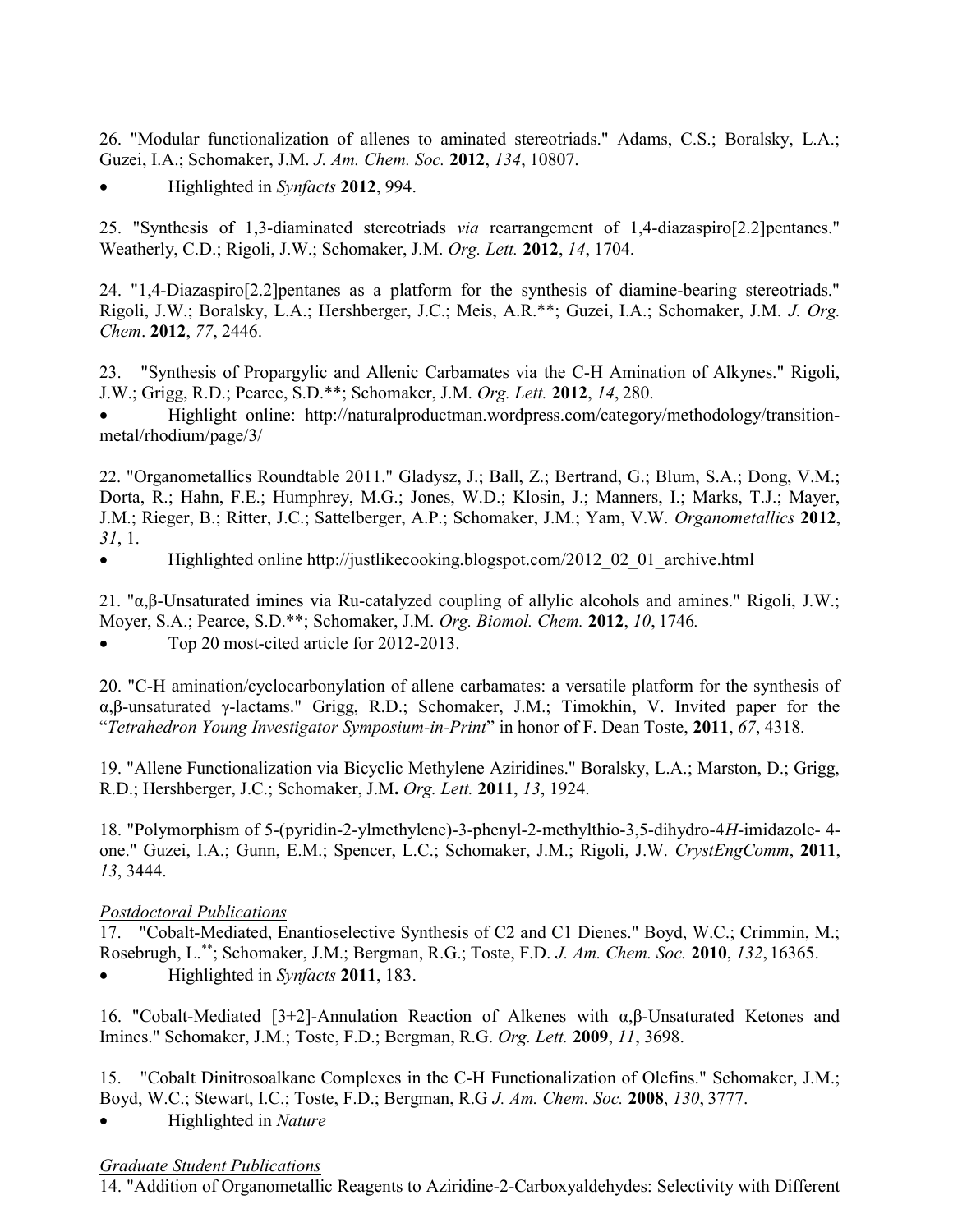Protecting Groups and Substitution Patterns." Kulshrestha, A.; Schomaker, J.M.; Holmes, D.; Staples, R.J.; Jackson, J.E.; Borhan, B. Chem. Eur. J. 2011, 17, 12326.

13. "Total Syntheses of Haterumalides NA and NC via a Chromium-Mediated Macrocyclization." Schomaker, J.M., Borhan, B. J. Am. Chem. Soc. 2008, 130, 12228.

Highlighted in Synfacts 2009, 362.

12. "Tetrasubstituted Pyrrolidines via a Tandem Aza-Payne/Hydroamination Reaction." Schomaker, J.M.; Geiser, A.R.\*\*; Huang, R.; Borhan, B. J. Am. Chem. Soc. 2007, 129, 3794.

11. "Diastereomerically and Enantiomerically Pure 2,3-Disubstituted Pyrrolidines from 2,3-Aziridin-1-ols Using a Sulfoxonium Ylide: A One-Carbon Homologative Relay Ring Expansion." Schomaker, J.M.; Bhattacharjee, S.; Yan, J.; Borhan, B. J. Am. Chem. Soc. 2007, 129, 1996.

- Highlighted in Synfacts 2007, 582.
- http://www.organic-chemistry.org/abstracts/lit1/596.shtm

10. "The Synthesis of Substituted Phenylpyrimidines via Suzuki Coupling Reactions." Delia, T.J.; Schomaker, J.M.; Kalinda, A. J. Heterocyclic Chem. 2006, 43, 127.

9. "One-Pot Regio- and Stereoselective Cyclization of 1,2,n-triols." Zheng, T.; Narayan, R.S.; Schomaker, J.M.; Borhan, B. J. Am. Chem. Soc. 2005, 127, 6946.

8. "2,4,6-Trifluoropyrimidine. Reactions with Nitrogen Nucleophiles." Delia, T.J.; Anderson, D.P.; Schomaker, J.M. J. Heterocyclic Chem. 2004, 41, 991.

7. "Synthesis of Diastereomerically and Enantiomerically Pure Substituted Tetrahydrofurans Using a Sulfoxonium Ylide." Schomaker, J.M.; Pulgam, V.R.; Borhan, B. J. Am. Chem. Soc. 2004, 126, 13600.

6. "Total Synthesis of (+)-Tanikolide Via Oxidative Lactonization." Schomaker, J.M., Borhan, B. Org. Biomol. Chem. 2004, 2, 621.

5. "Direct Lactonization of Alkenols via Osmium Tetroxide-Mediated Oxidative Cleavage." Schomaker, J.M.; Travis, B.R.; Borhan, B. Org. Lett. 2003, 5, 3089.

4. "Arylation of Halogenated Pyrimidines via a Suzuki Coupling Reaction." Schomaker, J.M.; Delia, T.J. J. Org. Chem. 2001, 66, 7125-7128.

3. "2,4,6-Trichloropyrimidine. Reaction with anilines." Schomaker, J.M.; Delia, T.J. J. Heterocyclic Chem. 2000, 37(6), 1457-1462.

2. "2,4,6-Trichloropyrimidine. Reaction with sodium amide." Delia, T.J.; Meltsner, B.R.; Schomaker, J.M. J. Heterocyclic Chem. 1999, 36, 1259-1261.

1. "Inside the Career of a Chemical Technician." Schomaker, J.M. American Careers 1998, 6-7.

### **PATENTS**

7. Electronically Activated Strained Alkynes. Inventors: Schomaker, J. M.; Burke, E. G. WARF Ref P170043US02 US 20180201593 A1 20180719, issued June, 2019.

6. Preparation of Novel Classes of Chiral Phosphine Ligands via Enantioselective Cu-catalyzed Halogenation. Inventors: Schomaker, J. M.; Grigg, R. D.; Van Hoveln, R. WARF No. P130268US02, issued December, 2014.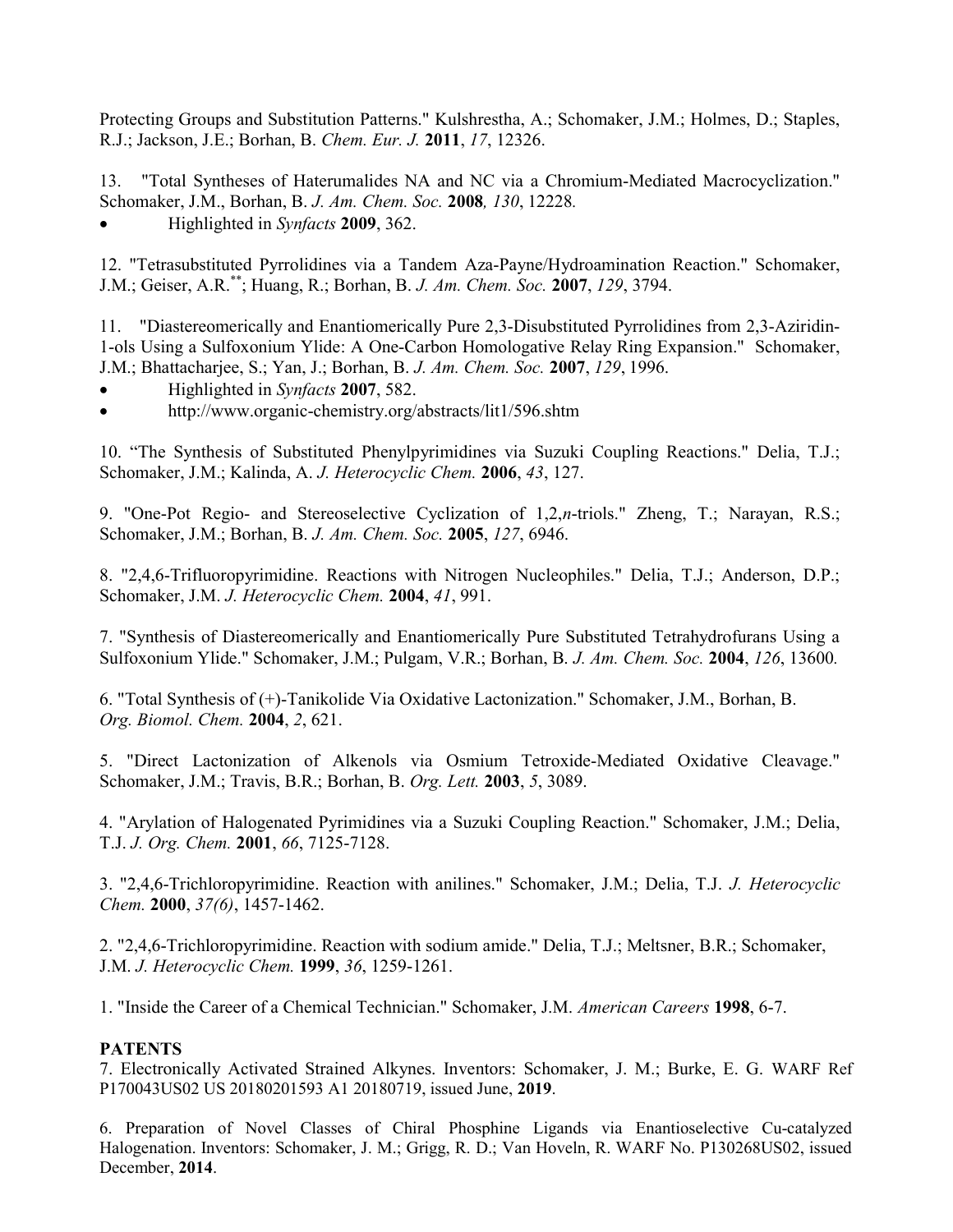5. Bicyclic Methylene Aziridines and Reactions Thereof. Inventors: Schomaker, J. M.; Boralsky, L.; Hershberger, J.; Rigoli, J.; Adams, C. WO Patent Appl. 2013-US-79511, Issued March 28, 2013.

4. Synthesis of N-Heterocycles, β-Amino Acids and Allyl Amines via Aza-Payne Mediated Reaction of Ylides and Hydroxy Aziridines. Inventors: Borhan, B.; Schomaker, J.M.; Bhattacharjee, S.; Korthals, K. WO Patent Appl. 2009-US-12120, Issued January 8, 2009.

3. Catalytic osmium-assisted oxidative cleavage of olefins Inventors: Borhan, B.; Travis, B.; Schomaker, J. WO Patent Appl. 2003-US-149299. Issued August 7, 2003.

2. Process for preparing 2-chloro-3-alkoxy-4-alkylsulfonyl- benzoic acids and esters. Siddall, T. L.; Krumel, K. L.; Emonds, M. V. M.; Schomaker, J. M.; Zettler, M. W. U.S. Patent Appl. 6,211,403. Issued April 3, 2001.

1. Process for preparing 1-alkyl-4-(2-chloro-3-alkoxy-4- alkylsulfonylbenzoyl)-5 hydroxypyrazole and related compounds. Siddall, T. L.; Edmonds, M. V. M.; Krumel, K. L.; Schomaker, J. M.; Zettler, M. W.; Shinkle, S. L.; Webster, J. D. U.S. Patent Appl. 6,015,911. Issued January 18, 2000.

**PRESENTATIONS** ( $* =$  contributed by JMS, upcoming presentations in italics)

| Seminars      |                                                                  |                        |
|---------------|------------------------------------------------------------------|------------------------|
| July, 2021    | Natural Products Gordon Research Conference                      | Andover, NH            |
| July, 2020    | Organometallics Gordon Research Conference                       | Newport, RI            |
| Jun 4, 2020   | Catalysis and Sensing for our Environment (CASE)                 | Isle of Skye, Scotland |
| Mar 17, 2020  | Boehringer-Ingelheim                                             | Ridgefield, CT         |
| Spring, 2020  | <b>Barnard College</b>                                           | New York, NY           |
| Feb 14, 2020  | University of Kansas                                             | Lawrence, KS           |
| Feb. 3, 2020  | 3 <sup>rd</sup> International Symposium on Carbene/Nitrene Chem. | San Antonio, TX        |
| Nov 19, 2019  | Miller Institute                                                 | Berkeley, CA           |
| Nov 12, 2019  | University of California, San Francisco                          | San Francisco, CA      |
| Nov 5, 2019   | University of California, Berkeley                               | Berkeley, CA           |
| Oct 18, 2019  | South China University of Technology                             | Guangzhou, China       |
| Oct 16, 2019  | Nanjing University                                               | Nanjing, China         |
| Oct 14, 2019  | Nankai University                                                | Tianjin, China         |
| Sept 27, 2019 | University of Texas at San Antonio                               | San Antonio, TX        |
| Sept 4, 2019  | International Symposium on Synthesis and Catalysis               | Evora, Portugal        |
| Apr 11, 2019  | University of Washington                                         | Seattle, WA            |
| Mar 30, 2019  | Garvan-Olin Award Symposium in honor of Prof. Lisa               | Orlando, FL            |
|               | McElwee-White                                                    |                        |
| Jan 16, 2019  | University of Toledo                                             | Toledo, OH             |
| Oct 26, 2018  | <b>POSTTECH</b>                                                  | Pohang, S. Korea       |
| Oct 24, 2018  | Seoul National University                                        | Seoul, South Korea     |
| Oct 22, 2018  | <b>KAIST</b>                                                     | Daejeon, S. Korea      |
| May 29, 2018  | Canadian Society of Chemistry                                    | Edmonton, Alberta      |
| Apr 9, 2018   | University of Alberta                                            | Edmonton, Alberta      |
| Mar, 2018     | Florida Heterocyclic Conference                                  | Gainesville, FL        |
| Feb 2, 2018   | New York University                                              | New York, NY           |
| Nov 13, 2017  | University of California                                         | Berkeley, CA           |
| Oct 26, 2017  | University of Notre Dame                                         | South Bend, IN         |
| Oct 12, 2017  | Grinnell College                                                 | Grinnell, IA           |
| July 18, 2017 | <b>CCHF Virtual Symposium</b>                                    | Madison, WI            |
| Mar 7, 2017   | Inorganic Reaction Mechanisms GRC                                | Galveston, TX          |
| Oct 24, 2016  | Frontiers in Chemistry, Western Michigan University              | Kalamazoo, MI          |
| July 14, 2016 | ACSEL 2016, keynote speaker                                      | Jeju, South Korea      |
| July 27, 2016 | <b>Stereochemistry Gordon Research Conference</b>                | Newport, RI            |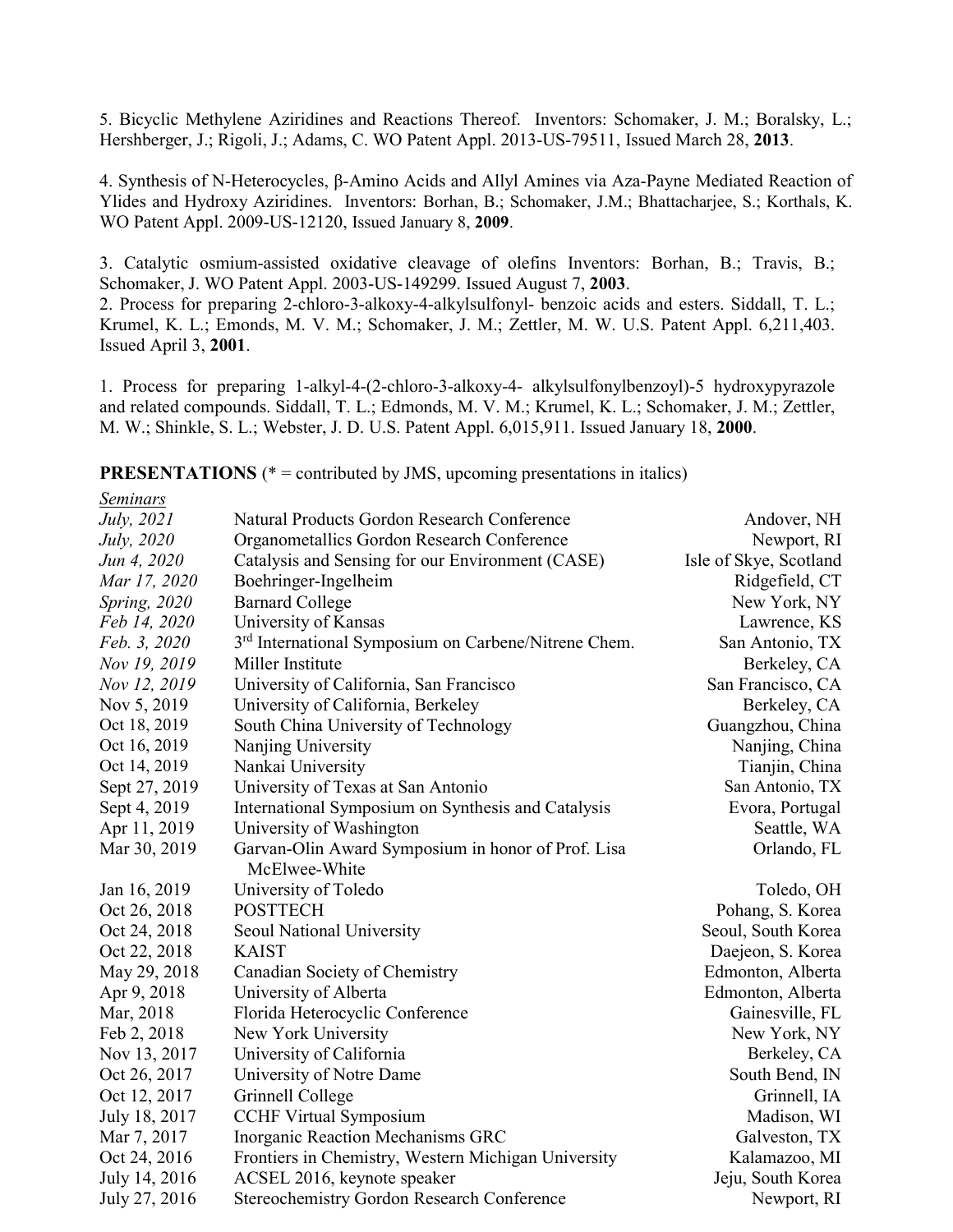| June 22, 2016 | French-American Chemical Society (FACS) meeting       | Santa Barbara, CA     |
|---------------|-------------------------------------------------------|-----------------------|
| May 6, 2016   | Paquette Legacy Symposium, Ohio State University      | Columbus, OH          |
| Feb 24, 2016  | University of California                              | Irvine, CA            |
| Dec 19, 2015  | Pacifichem                                            | Honolulu, HI          |
| July 1, 2015  | <b>OMCOS 18</b>                                       | Sitges, Spain         |
| May 15, 2015  | <b>Rutgers University</b>                             | New Brunswick, NJ     |
| Apr 9, 2015   | University of Illinois                                | Urbana-Champaign, IL  |
| Feb 19, 2015  | University of California                              | Los Angeles, CA       |
| Jan 26, 2015  | Medicinal and Bioorganic Chemistry Conference         | Steamboat Springs, CO |
| Jan 22, 2015  | University of Wisconsin                               | Madison, WI           |
| Oct 30, 2014  | University of Minnesota                               | Minneapolis, MN       |
| Sept 26, 2014 | University of Rochester                               | Rochester, NY         |
| Sept 10, 2014 | University of West Virginia                           | Morgantown, WV        |
| Sept 8, 2014  | Cornell University                                    | Ithaca, NY            |
| Aug 11, 2014  | Young Investigator National Award Symposium           | San Francisco, CA     |
| Aug 12, 2014  | ACS JOC/OL Symposium                                  | San Francisco, CA     |
| June 23, 2014 | <b>Reaction Mechanisms Conference</b>                 | Davis, CA             |
| Jun 15, 2014  | Heterocycles Gordon Research Conference               | Newport, RI           |
| May 2, 2014   | University of Iowa                                    | Iowa City, IA         |
| Apr 23, 2014  | Princeton                                             | Princeton, NJ         |
| Apr 18, 2014  | University of Texas                                   | Austin, TX            |
| Apr 16, 2014  | California Institute of Technology                    | Pasadena, CA          |
| Apr 11, 2014  | University of California                              | Santa Barbara, CA     |
| Apr 9, 2014   | Scripps Research Institute                            | La Jolla, CA          |
| Mar 27, 2014  | University of Florida                                 | Gainesville, FL       |
| Mar 18, 2014  | ACS Advances in C-H Functionalization Symposium       | Dallas, TX            |
| Mar 16, 2014  | ACS George A. Olah Award Symposium                    | Dallas, TX            |
| Mar 17, 2014  | <b>ACS WCC Rising Star Awards Symposium</b>           | Dallas, TX            |
| Jan 9, 2014   | Knox College                                          | Galesburg, IL         |
| Dec 6, 2013   | University of Wisconsin                               | Stevens Point, WI     |
| Nov 18, 2013  | University of Pennsylvania                            | Philadelphia, PA      |
| Nov 14, 2013  | <b>ACS Southeastern Regional Meeting</b>              | Atlanta, GA           |
| Nov 12, 2013  | University of Pittsburgh                              | Pittsburgh, PA        |
| Nov 8, 2013   | Carleton College                                      | Northfield, MN        |
| Oct 1, 2013   | University of California, Berkeley                    |                       |
|               |                                                       | Berkeley, CA          |
| Sept 9, 2013  | Young Academic Investigators Award Symposium          | Indianapolis, IN      |
| Aug 14, 2013  | "Kurthfest", University of California                 | Davis, CA             |
| Aug 20, 2013  | Eli Lilly                                             | Indianapolis, IN      |
| July 30, 2013 | <b>OMCOS17</b>                                        | Fort Collins, CO      |
| July 17, 2013 | Organic Reactions/Process Gordon Research Conf.       | Providence, RI        |
| May, 2013     | Dow Agrosciences                                      | Zionsville, IN        |
| Apr, 2013     | University of Missouri Organic Chemistry Day          | Columbia, MS          |
| Apr 23, 2013  | University of Michigan                                | Ann Arbor, MI         |
| Apr 24, 2013  | Michigan State University                             | East Lansing, MI      |
| Apr 10, 2013  | American Chemical Society National Meeting            | New Orleans, LA       |
| Apr, 2013     | 1st Annual Cal Meyers Research Symposium              | Carbondale, IL        |
| Nov 14, 2012  | Bristol-Myers-Squibb Process Research                 | New Brunswick, NJ     |
| Nov 13, 2012  | Bristol-Myers-Squibb Discovery Research               | Hopewell, NJ          |
| Nov 8, 2012   | <b>Clemson University</b>                             | Clemson, SC           |
| Oct 5, 2012   | <b>Abbott Laboratories</b>                            | Abbott Park, IL       |
| July 9, 2012* | Organometallics Gordon Research Conference            | Newport, RI           |
| Jun 16, 2012  | Robert G. Bergman 70 <sup>th</sup> Birthday Symposium | Berkeley, CA          |
| Mar 27, 2012  | American Chemical Society National Meeting            | San Diego, CA         |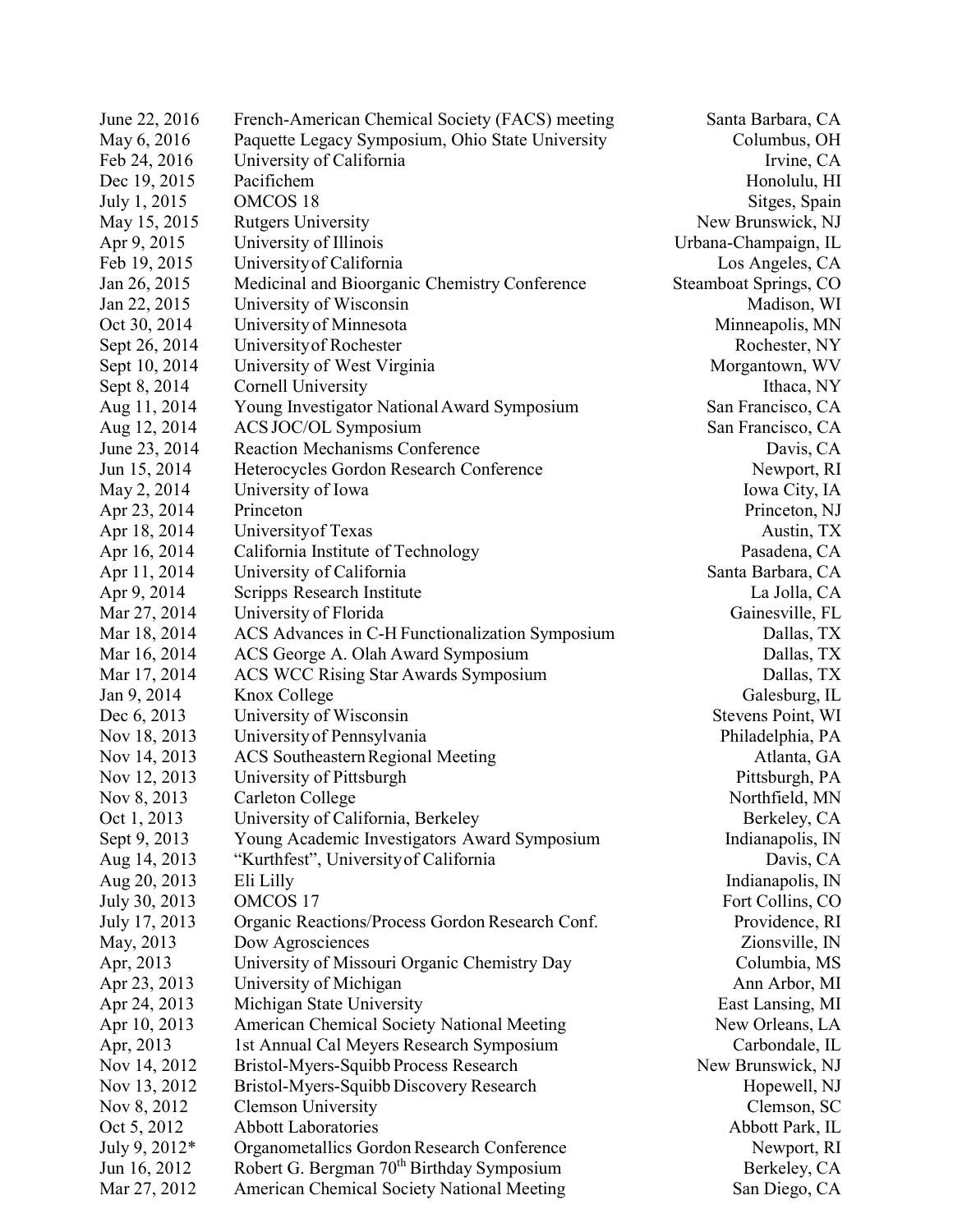| Mar 26, 2012  | American Chemical Society National Meeting     | San Diego, CA         |
|---------------|------------------------------------------------|-----------------------|
| Nov 18, 2011  | Carroll University                             | Waukesha, WI          |
| Oct 25, 2011  | Saginaw Valley State University                | University Center, MI |
| July 12, 2011 | Organometallics Gordon Research Conference     | Newport, RI           |
| June 26, 2011 | Heterocycles Gordon Research Conference        | Newport, RI           |
| June 6, 2011* | National Organic Symposium (poster talk)       | Princeton, NJ         |
| Feb 11, 2011* | Chicago Organic Symposium                      | Chicago, IL           |
| Jan 30, 2011* | Conference on Medicinal & Bioorganic Chemistry | Steamboat Springs, CO |
| Mar 21, 2010  | American Chemical Society National Meeting     | San Francisco, CA     |
| Nov, 2009     | University of Wisconsin, Eau Claire            | Eau Claire, WI        |
| Sept 10, 2009 | University of Wisconsin, Madison               | Madison, WI           |
| Feb 2009      | Texas A&M                                      | College Station, TX   |
| Feb 2009      | Ohio State University                          | Columbus, OH          |
| Jan 2009      | University of Pittsburgh                       | Pittsburgh, PA        |
| Jan 2009      | University of Texas                            | Austin, TX            |
| Jan 2009      | University of Oregon                           | Eugene, OR            |
| Jan 2009      | North Carolina State University                | Raleigh, NC           |
| Jan 2009      | University of Wisconsin, Madison               | Madison, WI           |
| Jan 2009      | University of North Carolina                   | Chapel Hill, NC       |
| Jan 2009      | University of Iowa                             | Iowa City, IA         |

#### Invited Workshops, Symposia, and Outreach presentations

| Feb 2019         | Kavli Frontiers in Science symposium, Chair                          | Irvine, CA       |
|------------------|----------------------------------------------------------------------|------------------|
| Feb 2019         | Women in Scientific Education and Research                           | Madison, WI      |
| <b>July 2018</b> | <b>ACS PfLAGS</b>                                                    | Madison, WI      |
| Feb 2018         | Kavli Frontiers in Science symposium                                 | Irvine, CA       |
| Nov 2016         | Kavli Frontiers in Science symposium                                 | Irvine, CA       |
| Feb 2016         | Work-life balance Balancing Work and Family panel                    | Madison, WI      |
| Apr 2015         | Alpha Chi Sigma Spring Induction banquet speaker                     | Madison, WI      |
| Oct 2014         | Women in Chemistry faculty panel, UW                                 | Madison, WI      |
| Sept 2014        | Chemistry Opportunities speaker                                      | Madison, WI      |
| Aug 1, 2014      | Telluride Summer Research Conference, Accelerating Reaction          | Telluride, CO    |
|                  | Discovery                                                            |                  |
| Nov 14, 2013     | 65 <sup>th</sup> Southeast Regional ACS Meeting                      | Atlanta, GA      |
| Jan 2013-14      | National Academy of Sciences, Committee on Establishing and          | Washington, DC   |
|                  | Promoting a Culture of Safety in Academic Laboratory Research        | Boston, MA       |
|                  |                                                                      | Berkeley, CA     |
| Sept 9, 2013     | 246 <sup>th</sup> ACS National Meeting Division of Organic Chemistry | Indianapolis, IN |
|                  | Young Academic Investigators Award Symposium                         |                  |
| Sept 2012        | Chemistry Opportunities speaker                                      | Madison, WI      |
| Jan 23, 2012     | National Academy of Sciences Conference on Graduate                  | Washington, DC   |
|                  | Education                                                            |                  |
| Aug 30, 2011     | American Chemical Society, Organometallics Roundtable                | Denver, CO       |
| Apr 2011         | NSF BCST panel "Sustainable Chemistry Basic Research"                | Washington, DC   |
| Sept 2011        | Edgewood Campus School science demo                                  | Madison, WI      |
| Oct 2010         | University of Wisconsin Chemistry Career Fair (PfLAGS)               | Madison, WI      |
| May 10, 2010     | NIH New PI Mentoring Workshop                                        | Dallas, TX       |
| Jan 2010         | Edgewood Campus School                                               | Madison, WI      |
| Dec 2009         | Alpha Chi Sigma Induction Banquet                                    | Madison, WI      |

Contributed Student Presentations (Student presenters underlined. \*Undergraduate presenter)<br>Aug 2019 Landwehr, E. M.\*: Reeves, R. D.; Schomaker, J. M. "Palladiur

Landwehr, E. M.\*; Reeves, R. D.; Schomaker, J. M. "Palladium-catalyzed cycloisomerization of allenes to access densely functionalized cyclopentenes."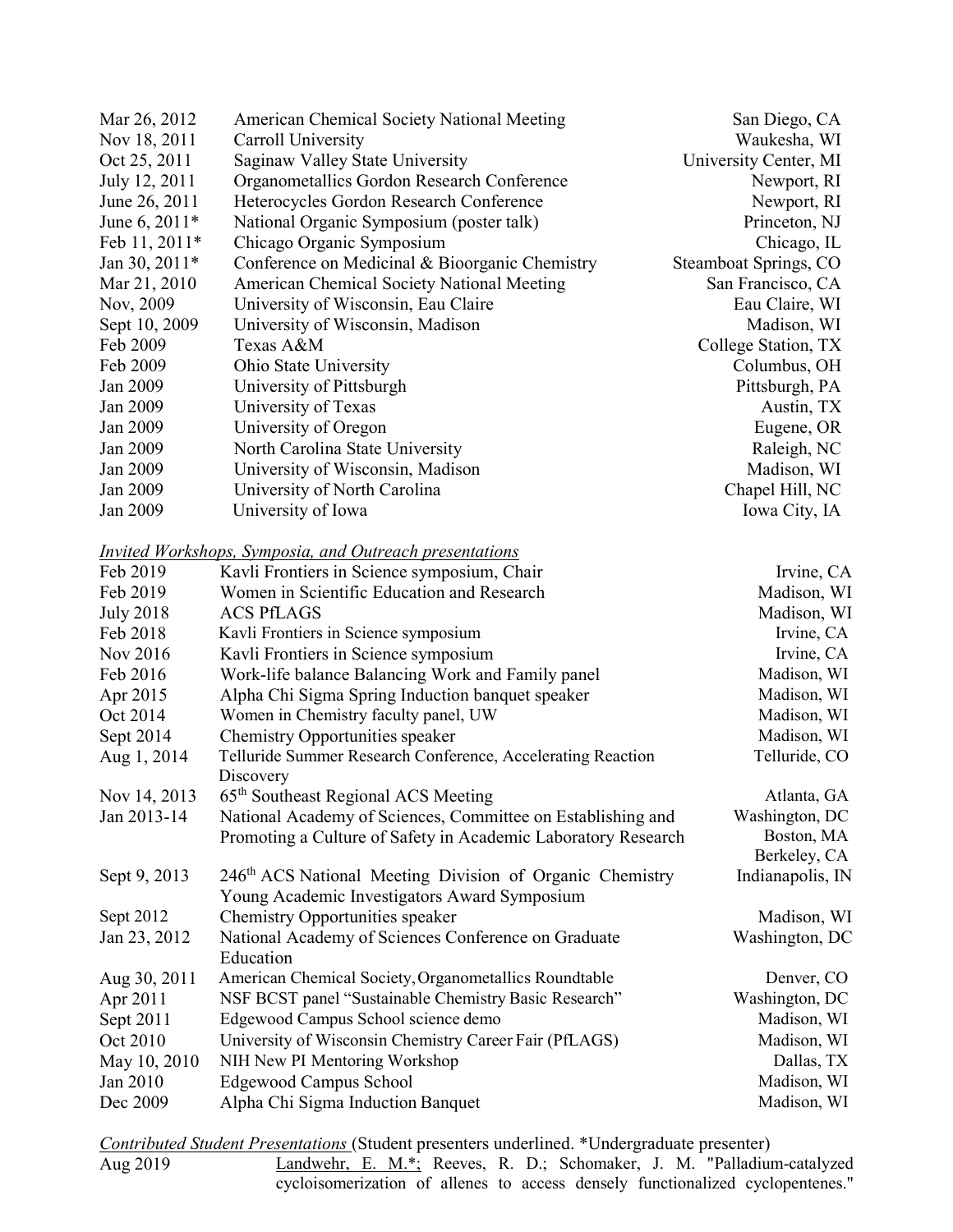|                  | 258th ACS National Meeting & Exposition, San Diego, CA.                                                                                                                                                                                                                        |
|------------------|--------------------------------------------------------------------------------------------------------------------------------------------------------------------------------------------------------------------------------------------------------------------------------|
| Mar 2019         | Mat Lani, A.; Schomaker J. "Orthogonal biolabeling using modified SNO- OCTs<br>with tunable alkyne polarizability." 257 <sup>th</sup> ACS National Meeting, Orlando, FL.                                                                                                       |
| Mar 2019         | Reeves, R.; Schomaker, J. M. "Transition-metal mediated cycloisomerizations<br>of allenes to afford highly substituted cyclopentenes." 257 <sup>th</sup> ACS National<br>Meeting, Orlando, FL.                                                                                 |
| Mar 2019         | Liu, L.; Ward, R.; Schomaker, J. M. "Visible-light-assisted and catalyst-free<br>intramolecular hydroamidation of allenyl amides." 257 <sup>th</sup> ACS National Meeting,<br>Orlando, FL.                                                                                     |
| Mar 2019         | Ju, M.; Huang, M.; Vine, L. E.; Dehghany, M.; Schomaker, J. M. "Tunable,<br>catalyst-controlled syntheses of $\beta$ - and $\gamma$ -amino alcohols enabled by silver<br>complexes." 257 <sup>th</sup> ACS National Meeting, Orlando, FL.                                      |
| Mar 2019         | Guan, W.*; Ju, M.; Schomaker, J. M.; Harper, K. "Reductive Nef reaction mediated<br>by CS2 and amidine/guanidine bases." 257 <sup>th</sup> ACS National Meeting, Orlando, FL.                                                                                                  |
| Aug 2018         | Huang, M.; Schomaker, J. "Tunable, catalyst-controlled syntheses of $\beta$ - and $\gamma$ -<br>amino alcohol motifs enabled by silver complexes." 256 <sup>rd</sup> ACS National Meeting,<br>Boston, MA.                                                                      |
| Aug 2018         | Gold, B.; Aronoff, M.; Burke, E.; Hoang, T.; Schomaker, J.; Raines, R. "Optimizing<br>1,3-dipolar cycloadditions of diazoacetamides for chemical ligation." 256 <sup>rd</sup> ACS<br>National Meeting, Boston, MA.                                                             |
| Apr 2018         | Guan, W.*; Huang, M.; Schomaker, J.M. "Total synthesis of tau protein<br>inhibitors via silver-catalyzed aziridination." UW-Madison Undergraduate<br>Research Symposium.                                                                                                       |
| Apr 2018         | Robitalle, R.*; Ju, M.; Schomaker, J.M. "Utilization of silver-catalyzed<br>asymmetric intramolecular aziridination for de novo aminosugar synthesis."<br>UW-Madison Undergraduate Research Symposium.                                                                         |
| Apr 2018         | $Oxtoby$ , $L^*$ ; Schomaker, J.M. "A route of eflornithine analogs via oxidative<br>allene amination." Research in the Rotunda, Madison, WI (one of only 6<br>students selected from across all research disciplines at UW-Madison).                                          |
| Mar 2018         | Corbin, J.R.; Schomaker, J.M. "Tunable differentiation of tertiary C-H bonds in<br>intramolecular transition metal-catalyzed nitrene transfer reactions." 255 <sup>th</sup> ACS<br>National Meeting, New Orleans, LA.                                                          |
| <b>July 2017</b> | Gerstner, N.C.; Schomaker, J.M. "Efforts towards the total synthesis of<br>jogyamycin." Natural Products GRC, Andover, New Hampshire.                                                                                                                                          |
| Apr 2017         | Ju, M.; Schomaker, J.M. "Chemo- and enantioselective Ag-catalyzed<br>aziridinations." 253 <sup>rd</sup> ACS National Meeting, San Francisco, CA.                                                                                                                               |
| Apr 2017         | Sheffer, B.*; Scamp, R.J.; Schomaker, J.M. "Regioselective benzosultam<br>formation via silver-catalyzed nitrene insertion." 253 <sup>rd</sup> ACS National Meeting,<br>San Francisco, CA.                                                                                     |
| Apr 2017         | Oxtoby, L.*; Liu, L.; Gerstner, N.; Schomaker, J.M. "Investigating analogs of<br>eflornithine, an irreversible inhibitor of ornithine decarboxylase." $253rd ACS$<br>National Meeting, San Francisco, CA.                                                                      |
| <b>July 2016</b> | Scamp, R.J.; Schomaker, J.M. "Silver-catalyzed, tunable C-H aminations."<br>Organic Reactions and Processes GRC, Newport, RI.                                                                                                                                                  |
| Aug 2015         | Scamp R.J.; Johnston, R.C.; Hare, S.; Cheong, P.; Tantillo, D.J.; Schomaker,<br>J.M. "Development of predictive models to elucidate the roles of ligand and<br>substrate in tunable silver-catalyzed nitrene transfer." 250 <sup>th</sup> ACS National<br>Meeting, Boston, MA. |
| Aug 2015         | Gerstner, N.; Adams, C.; Schomaker, J.M. "Stereodivergence in intermolecular<br>[4+3] cycloadditions of bicyclic methylene aziridines." $250th ACS$ National<br>Meeting, Boston, MA.                                                                                           |
| Aug 2015         | Schmid, S.; Van Hoveln, R.; Rigoli, J.W.; Schomaker, J.M. "Development of N-<br>heterocyclic carbene complexes for 1,3-halogen migration." 250 <sup>th</sup> ACS National                                                                                                      |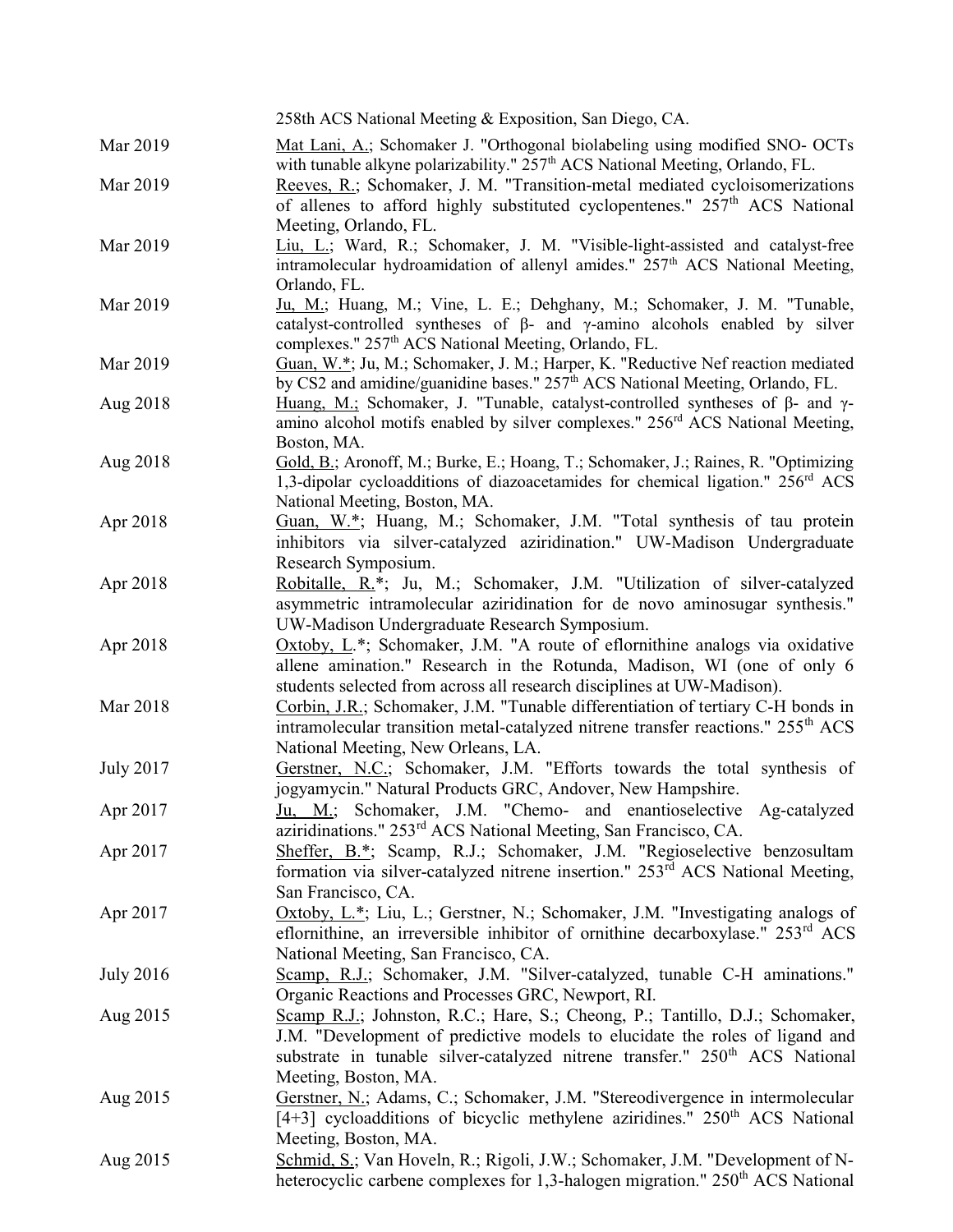|           | Meeting, Boston, MA.                                                                                                                                                                                                                                                                          |
|-----------|-----------------------------------------------------------------------------------------------------------------------------------------------------------------------------------------------------------------------------------------------------------------------------------------------|
| Mar 2015  | Alderson, J.M.; Phelps, A.M.; Scamp, R.; Dolan, N.S.; Schomaker, J.M.<br>"Ligand-controlled, tunable silver-catalyzed C-H amination." 249 <sup>th</sup> ACS<br>National Meeting, Denver, CO.                                                                                                  |
| Mar 2015  | Hudson, B.M.; Wedler, H.; Van Hoveln, R.; Bates, D.; Tantillo, D.J.;<br>Schomaker, J.M. "Computational mechanistic investigation of a Cu(I)-catalyzed                                                                                                                                         |
| Aug 2014  | 1, 3-halogen migration." 249 <sup>th</sup> ACS National Meeting, Denver, CO.<br>Dolan, N.S.; Phelps, A.M.; Alderson, J.M.; Schomaker, J.M. "Selective silver-<br>catalyzed amination using different silver/ligand geometries." 248 <sup>th</sup> ACS<br>National Meeting, San Francisco, CA. |
| Aug 2014  | Van Hoveln, R.; Schmid, S.C.; Le Gros, G.L.; Schomaker, J.M. "Asymmetric<br>copper-catalyzed 1,3-halogen migration and mechanistic insights." 248 <sup>th</sup> ACS<br>National Meeting, San Francisco, CA.                                                                                   |
| Jul 2014  | Adams, C.S.; Grigg, R.D.; Gerstner, N.; Schomaker, J.M. "Controlled<br>stereodivergence in the synthesis of O/N/O stereotriads via allene aziridination."<br>Stereochemistry Gordon Research Conference, Newport, RI.                                                                         |
| Jun 2014  | Weatherly, C.D.; Schomaker, J.M. "Mechanistic studies of dynamic silver<br>catalysis." Organic Processes and Reactions Gordon Research Conference,<br>Providence, RI.                                                                                                                         |
| Mar 2014  | Buttke, C.T. <sup>**</sup> ; Rigoli, J.W.; Schomaker, J.M. "Synthesis of novel<br>anthracyclines with doxorubicin-like activity via highly diastereoselective<br>dihydroxylation of bicyclic methylene aziridines." 247 <sup>th</sup> ACS National Meeting,<br>Dallas, TX.                    |
| Mar 2014  | Dolan, N.S.; Phelps, A.M.; Schomaker, J.M. "Intermolecular, silver-catalyzed<br>aziridination and C-H insertion." 247 <sup>th</sup> ACS National Meeting, Dallas, TX.                                                                                                                         |
| Sept 2013 | Adams, C.S.; Grigg, R.D.; Schomaker, J.M. "Controlled stereodivergence in the<br>synthesis of O/N/O stereotriads via allene aziridination." 246 <sup>th</sup> ACS National<br>Meeting, Indianapolis, IN.                                                                                      |
| Sept 2013 | Phelps, A.M.; Schomaker, J.M. "Fully-substituted cyclopentanes via Au-<br>catalyzed cyclization of allenes." 246 <sup>th</sup> ACS National Meeting, Indianapolis, IN.                                                                                                                        |
| Jul 2013  | Rigoli, J.W.; Weatherly, C.D.; Vo. B.T.; Neale, S.; Meis, A.R.; Schomaker,<br>J.M. "Chemoselective allene aziridination and C-H amination via Ag(I)<br>catalysis." Organic Processes and Reactions Gordon Research Conference,<br>Providence, RI.                                             |
| Jul 2013  | Grigg, R.D.; Schomaker, J.M. "Allene aziridination as a strategy for stereotriad<br>construction: Applications in target-oriented synthesis." Organic Processes and<br>Reactions Gordon Research Conference, Providence, RI.                                                                  |
| Apr 2013  | Dolan, N.S.**; Phelps, A.M.; Schomaker, J.M. "Formation and further<br>reactivity of allene-containing macrocycles." 245 <sup>th</sup> ACS National Meeting, New<br>Orleans, LA.                                                                                                              |
| Apr 2013  | Grigg, R.D.; Schomaker, J.M. "Allene aziridination as a strategy for stereotriad<br>construction: Applications in target-oriented synthesis." 245 <sup>th</sup> ACS National<br>Meeting, New Orleans, LA.                                                                                     |
| Apr 2013  | Weatherly, C.D.; Rigoli, J.W.; Schomaker, J.M. "New methods for the<br>stereoselective synthesis of 1,3-diamino-2-ols via allene oxidation." 245 <sup>th</sup> ACS<br>National Meeting, New Orleans, LA.                                                                                      |
| Apr 2013  | Rigoli, J.W.; Weatherly, C.D.; Vo. B.T.; Neale, S.; Meis, A.R.; Schomaker,<br>J.M. "Chemoselective allene aziridination and C-H amination via Ag(I)<br>catalysis." 245 <sup>th</sup> ACS National Meeting, New Orleans, LA.                                                                   |
| Apr 2013  | Phelps, A.M.; Dolan, N.S.; Connell, N.T.; Schomaker, J.M. "Divergent<br>reactivity of allene-containing diazo compounds under rhodium and copper<br>catalysis." 245 <sup>th</sup> ACS National Meeting, New Orleans, LA.                                                                      |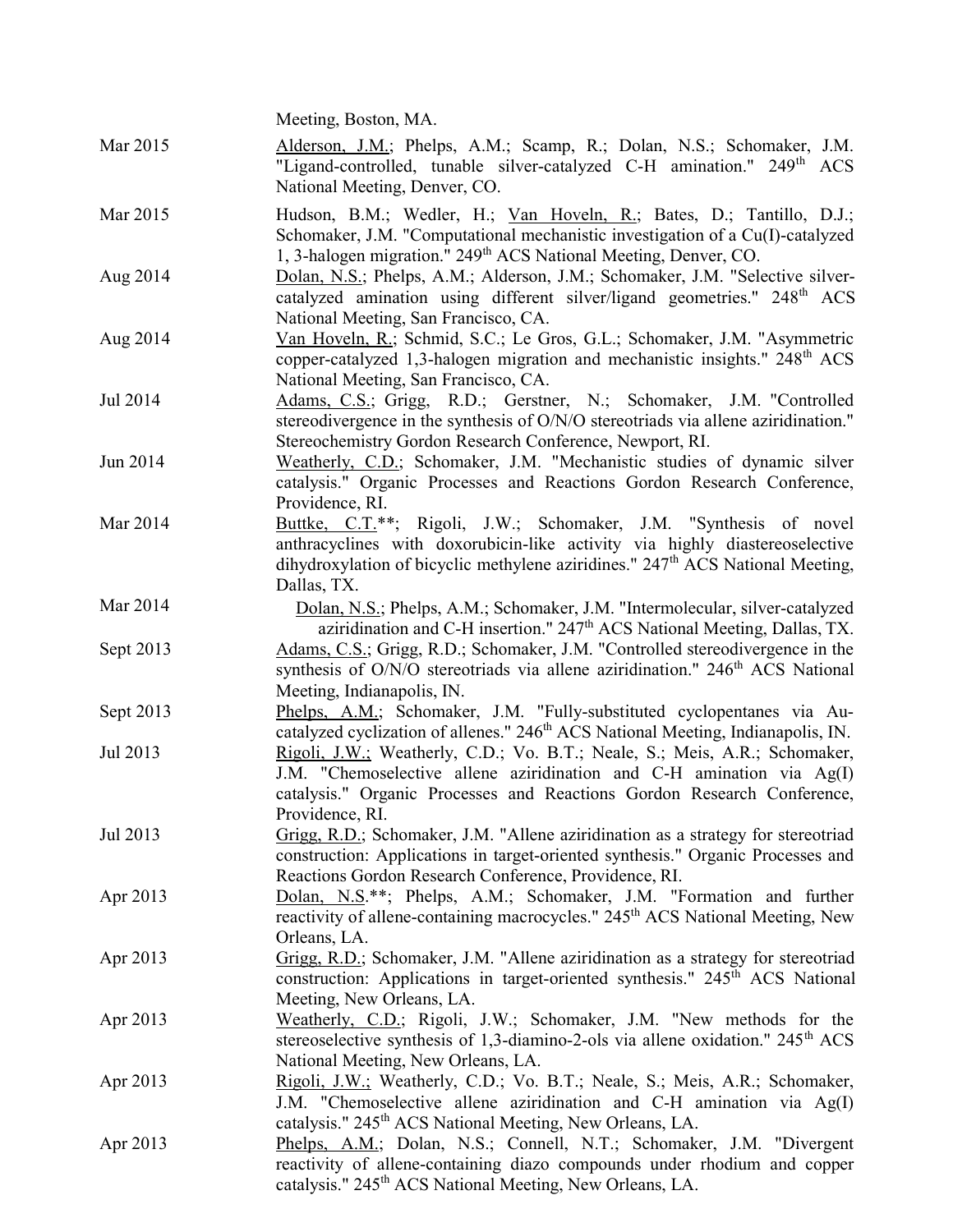| Apr 2013 | Van Hoveln, R.J.; Grigg, R.D.; Schomaker, J.M. "Copper-mediated 1,3-halogen<br>migration." 245 <sup>th</sup> ACS National Meeting, New Orleans, LA.                                                                                                                      |
|----------|--------------------------------------------------------------------------------------------------------------------------------------------------------------------------------------------------------------------------------------------------------------------------|
| Apr 2013 | Buttke, C.**;<br>Schomaker, J.M.; Van Hoveln, R.J.;<br>Grigg,<br>R.D.<br>"Functionalization of styrene derivatives by Ni(II) and Cu(I) systems." $245th$<br>ACS National Meeting, New Orleans, LA.                                                                       |
| Apr 2012 | Connell, N.T.; Phelps, A.M.; Schomaker, J.M. "Divergent reactivity of allenic<br>diazomalonates via catalyst control." 4 <sup>th</sup> Annual Chicago Organic Symposium,<br>Chicago, IL.                                                                                 |
| Mar 2012 | Adams, C.S.; Boralsky, L.A.; Schomaker, J.M. "Flexible synthesis of C-X/C-<br>N/C-Y stereotriads from allenes." 243 <sup>rd</sup> ACS National Meeting, San Diego, CA.                                                                                                   |
| Mar 2012 | Weatherly, C.D.; Rigoli, J.W.; Schomaker, J.M. "Synthesis of 1,3-diamino-2-ol<br>via allene oxidation." 243 <sup>rd</sup> ACS National Meeting, San Diego, CA.                                                                                                           |
| Mar 2012 | Rigoli, J.W.; Boralsky, L.A.; Weatherly, C.D.; Hershberger, J.C.; Schomaker,<br>J.M. "Synthesis of 1,4-diazaspiro[2.2] pentanes as reactive intermediates for the<br>rapid preparation of novel stereotriads." 243 <sup>rd</sup> ACS National Meeting, San<br>Diego, CA. |
| Mar 2012 | Grigg, R.D.; Rigoli, J.W.; Neale, S.; Schomaker, J.M. "Hydrocarboxylation<br>of styrenes via transition metal-free $CO_2$ carboxylation." 243 <sup>rd</sup> ACS National<br>Meeting, San Diego, CA.                                                                      |
| Mar 2012 | Meis, A.R.**; Rigoli, J.W.; Boralsky, L.A.; Weatherly, C.D.; Schomaker, J.M.<br>"Synthesis and reactivity of 1,4-diazaspiro[2.2]pentanes." 243 <sup>rd</sup> ACS National<br>Meeting, San Diego, CA.                                                                     |
| Mar 2012 | Schomaker, J.M.; Grigg, R.D.; Rigoli, J.W.; Moyer, S.A.; Neale, S. "New<br>methods for the addition of small, gaseous molecules to unsaturated<br>hydrocarbons." 243 <sup>rd</sup> ACS National Meeting, San Diego, CA.                                                  |
| Aug 2011 | Hershberger, J.C.; Schomaker, J.M. "Synthesis of palladapyrrolidinones and<br>allene functionalization via methylene aziridines." 242 <sup>nd</sup> ACS National Meeting,<br>Denver, CO.                                                                                 |
| Jun 2011 | Hershberger, J.C.; Boralsky, L.A.; Marston, D.; Grigg, R.D.; Schomaker, J.M.<br>"Multiple carbon-heteroatom bonds via allene functionalization." National<br>Organic Symposium, Princeton, NJ.                                                                           |
| Feb 2011 | Hershberger, J.C.; Boralsky, L.A.; Marston, D.; Grigg, R.D.; Schomaker, J.M.<br>"Multiple carbon-heteroatom bonds via allene functionalization." 3 <sup>rd</sup> Annual<br>Chicago Organic Symposium, Chicago, IL.                                                       |
| Jan 2011 | Boralsky, L.A.; Marston, D.; Grigg, R.D.; Hershberger, J.C.; Schomaker,<br>J.M. "Allene functionalization via bicyclic methylene aziridines (MAs) and 1,4-<br>diazaspiro[2,2] pentanes (DASPs)." Medicinal and Bioorganic Conference<br>(MBCF), Steamboat Springs, CO.   |
| Mar 2010 | Unzue, A.**; Schomaker, J.M.; Sun, J.T.; Boralsky, L.A. "Progress towards<br>asymmetric carbonylative ring expansion reactions." 239 <sup>th</sup> ACS National<br>Meeting, San Francisco, CA.                                                                           |

## PROFESSIONAL AFFILIATIONS AND ACTIVITIES

| American Association for the Advancement of Science, Member | $2017$ -present |
|-------------------------------------------------------------|-----------------|
| Alpha Chi Sigma faculty member                              | $2009$ -present |
| American Chemical Society, Member                           | 1992-present    |

# **TEACHING**

| Chem 345   | Intermediate Organic Chemistry                             | Fall 2012-2019   |
|------------|------------------------------------------------------------|------------------|
| Chem $346$ | Intermediate Organic Chemistry Laboratory                  | Fall 2009-2011   |
| Chem 841   | Graduate Organic Synthesis                                 | Spring 2009-2011 |
| Chem 605   | <b>Structure Determination Using Spectroscopic Methods</b> | Spring 2012-2019 |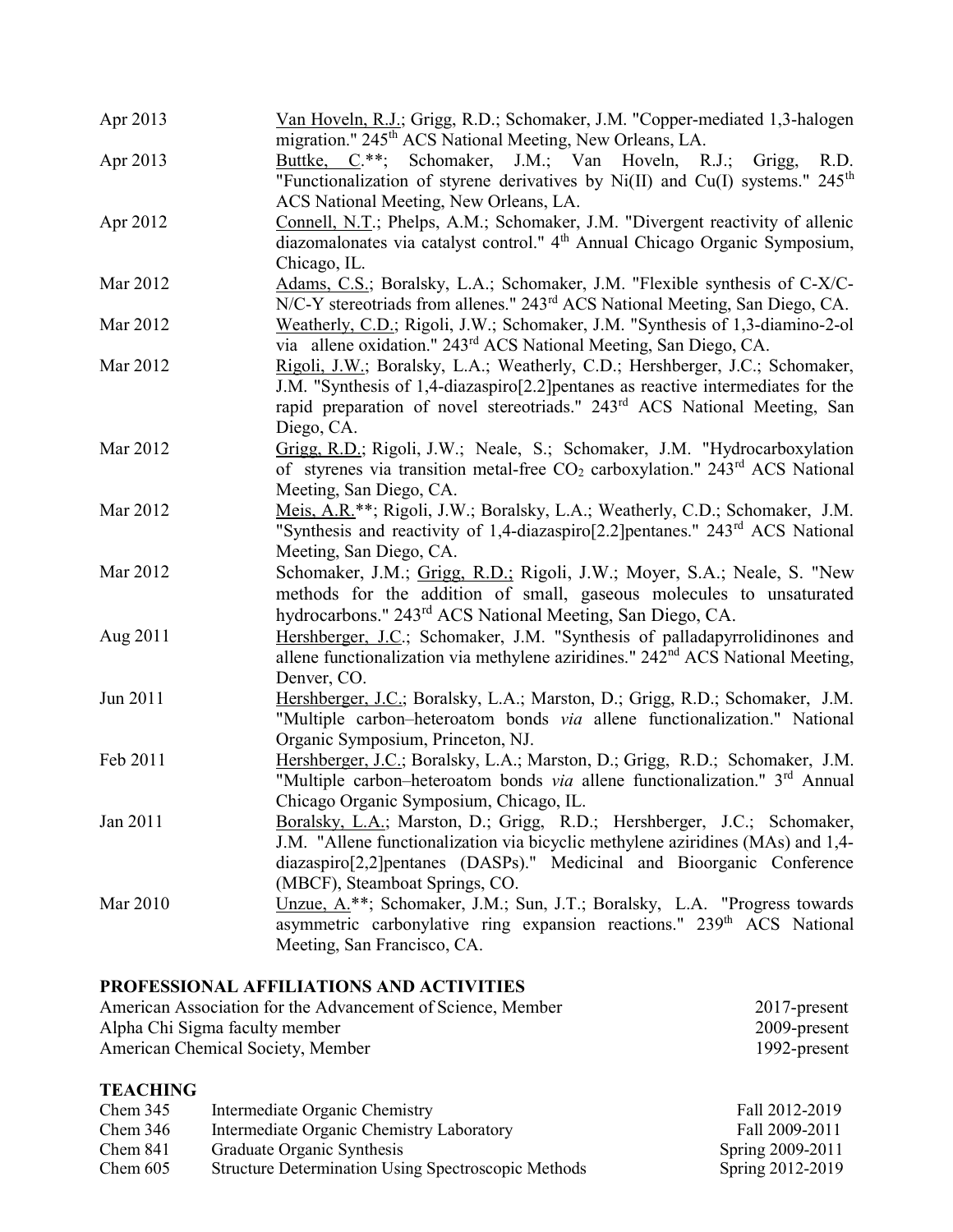# SERVICE ACTIVITIES

| Departmental           |                                                                          |
|------------------------|--------------------------------------------------------------------------|
| 2019                   | <b>Faculty Recruiting Committee</b>                                      |
| 2019                   | Graduate Student Orientation weekend, Joining a Research Group panel     |
| 2018-present           | Department Finance Committee                                             |
| 2016                   | <b>Organic Faculty Search Committee</b>                                  |
| 2014                   | <b>Organic Faculty Search Committee</b>                                  |
| 2013-2018              | Organic division graduate advising                                       |
| 2013-2016              | IC-Mass Spec Instrumentation Committee                                   |
| 2012-present           | <b>Chemistry Department Fellowship Committee</b>                         |
| 2011                   | Alpha Chi Sigma Alumni Scholarship Panel                                 |
| 2011, 2013             | Contributed to NIH-SIG instrumentation grant for a new ESI-TOF mass spec |
| 2009-2013              | Recruiting Weekend Committee                                             |
| 2009-2011              | Chem Connections speaker                                                 |
| 2010                   | Chemical Biology Interface Training Program Mentor                       |
| 2009-2011              | <b>NMR</b> Instrumentation Committee                                     |
| 2009-2013              | <b>Chemistry Department Catalysis Center Steering Committee</b>          |
| 2009-2011              | <b>Chemistry Department Diversity Committee</b>                          |
| 2009-2018              | <b>Chemistry Department Graduate Admissions Committee</b>                |
| 2009                   | Contributed to the NSF-CRIF funded Catalysis Center Proposal             |
|                        |                                                                          |
| <b>University</b>      |                                                                          |
| 2017-present           | L&S Curriculum Committee                                                 |
| 2017                   | Hilldale Scholar mentor                                                  |
| 2017                   | McNair Scholar mentor                                                    |
| 2017                   | UW2020 (contributor) Acquisition of State-of-the-Art Solid-State NMR     |
|                        | UW ICTR Novel Methods Pilot Grant Award. PI: Dr. Michael Hoffman         |
| 2014                   | Computational Platform for Drug Target and Therapeutic Discovery         |
| 2013-15                | Small Molecule Screening Facility Advisory Board                         |
| 2010                   | <b>Faculty Senate</b>                                                    |
|                        |                                                                          |
| National/International |                                                                          |
| 2019-current           | Associate Editor, Organic Chemistry Frontiers                            |
| 2018-19                | Kavli Frontiers of Science Organizing Committee Chair                    |
| 2018-present           | ACS Division of Organic Chemistry Alternate Councilor                    |
| Mar 2019               | NIH F32 Postdoctoral Fellowship review panel                             |
| 2018-present           | Organic Reactions Editorial Board member                                 |
| 2018                   | NIH GM-SBCA review panel                                                 |
| 2017                   | Kavli Frontiers of Science Organizing Committee                          |
| 2017                   | Mentor for NIH Mentoring Workshop for Assistant Professors of Chemistry  |
| 2017-present           | Organic Letters Editorial Board member                                   |
| 2017                   | NSF grant review panel                                                   |
| 2016                   | NSF Review panel                                                         |
| 2016                   | NIH GM-SBCB review panel ad hoc member                                   |
| 2016                   | NIH GM-SBCA review panel ad hoc member                                   |
| 2015                   | NSF Review panel                                                         |
| 2014-2018              | External Advisory Board, Michigan Technological University, Dept. of     |
|                        | Chemical Engineering, Houghton, MI                                       |
| 2014                   | NIH GM-SBCB and GM-SBCA review panel ad hoc member                       |
| 2013-14                | National Academy of Sciences, Committee on Establishing and Promoting a  |
|                        | Culture of Safety in Academic Laboratory Research                        |
| 2013                   | NSF Review panel                                                         |
| Jan 2012               | National Academy of Sciences Panel on Graduate Education                 |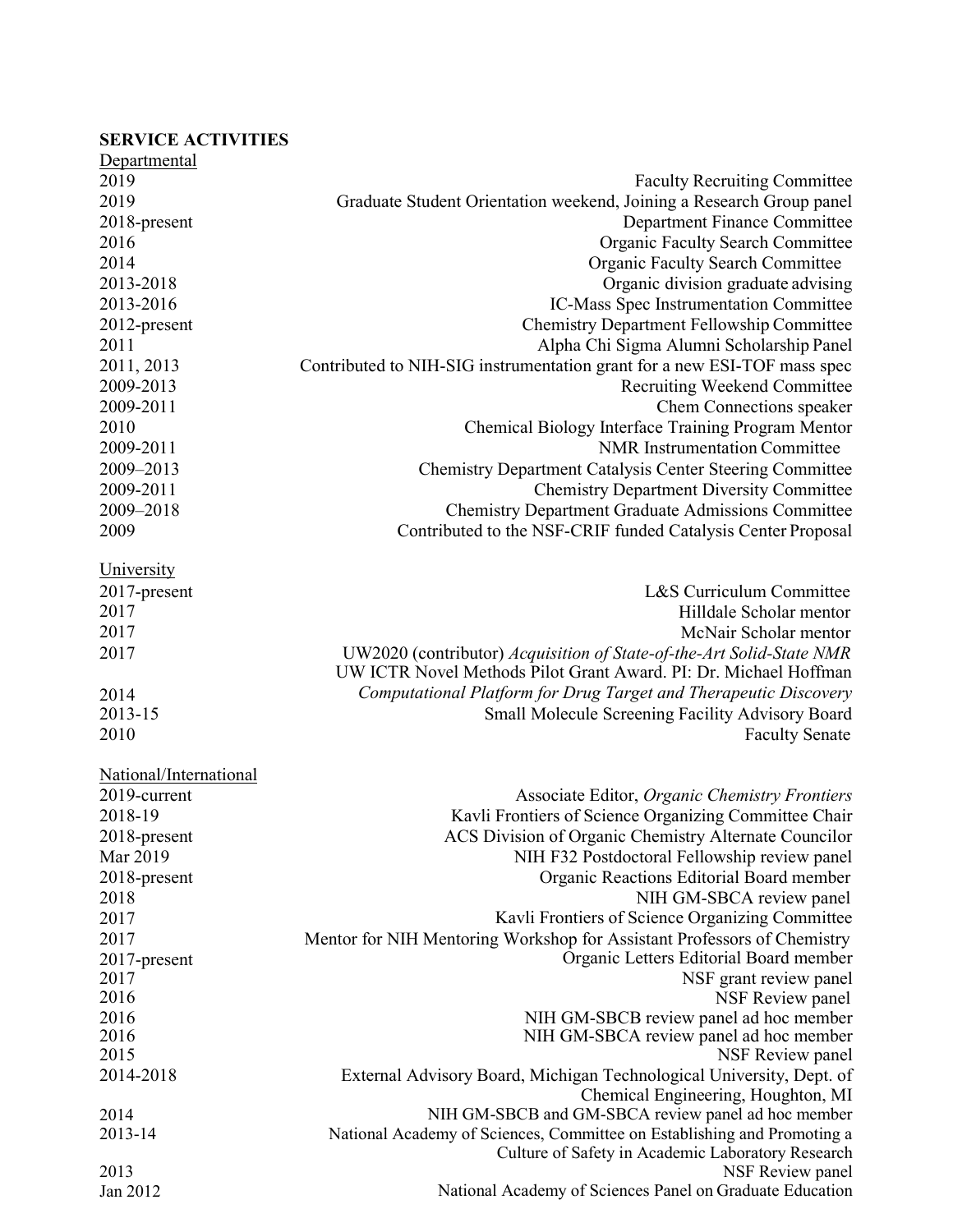Aug 2011 Contract Contract Contract Contract Contract Contract Contract Contract Contract Contract Contract Contract Contract Contract Contract Contract Contract Contract Contract Contract Contract Contract Contract Contra Apr 2011 NSF BCST meeting on Sustainable Chemistry Basic Research Mar 2011 Organic Letters Editorial Advisory Board Group meeting 2009-present Regular reviewer for almost 30 journals in chemical synthesis and catalysis: Dalton Transactions, Catalysis Science & Technology, Tetrahedron Letters, Organic Letters, Journal of Organic Chemistry, Journal of Organometallic Chemistry, Organic & Biomolecular Chemistry, Journal of the American Chemical Society, Synthesis, Science, Angewandte Chemie, Chemical Science,

Chemical Communications, Advanced Synthesis and Catalysis, Beilstein Journal of Organic Chemistry, Tetrahedron, ACS Catalysis, Science, Chemistry European Journal, Chemical Society Reviews, Nature Chemistry, Nature Catalysis, Organometallics, Synlett, Chemical Reviews, Accounts of Chemical Research, Chem, Organic Chemistry Frontiers, European Journal of Organic Chemistry.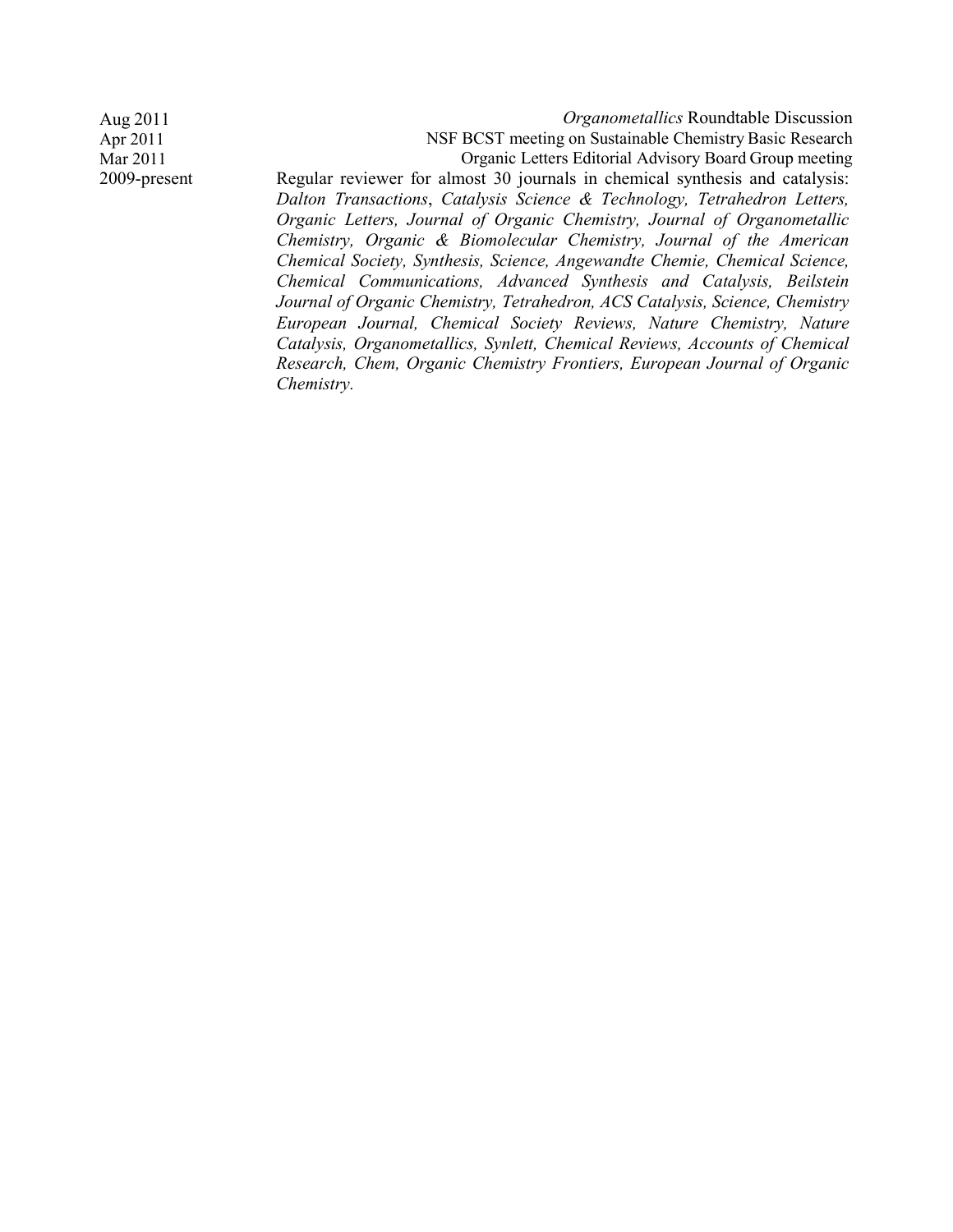#### CURRENT GRADUATE STUDENTS/POST-DOCS

| Minxue Huang (M.S. Case Western Reserve)              | 2014-current    |
|-------------------------------------------------------|-----------------|
| Minsoo Ju (B.S. University of Wisconsin-Madison)      | 2014-current    |
| Ryan Reeves (B.S. Boise State University)             | 2014-current    |
| Josephine Eshon (with Landis group, B.S. Texas A&M)   | $2015$ -current |
| Josh Corbin (B.S. University of Virginia)             | $2015$ -current |
| Jessica Roberts (M.S. University of Arizona)          | 2016-current    |
| Mahzad Dehghany (M.S. University of Tehran)           | 2017-current    |
| Logan Vine (B.S. Williamette University)              | 2017-current    |
| Robert Ward (M.S. University of Toronto)              | 2017-current    |
| Kate Nicastri (B.S. Holy Cross)                       | 2017-current    |
| Hillary Dequina (B.S. Northeastern)                   | 2018-current    |
| Bob Hu (B.S. Holy Cross)                              | 2018-current    |
| Emily Zerull (B.S. Calvin College)                    | 2018-current    |
| Medena Noikham (Mahidol University, exchange student) | 2019-current    |
| Dr. Corey Jones (Ph.D. Michigan State University)     | 2019-current    |
|                                                       |                 |

#### CURRENT UNDERGRADUATE STUDENTS

| Eleanor Landwehr | $2017$ -current |
|------------------|-----------------|
| Danielle Bender  | 2018-current    |
| William Raskop   | 2018-current    |
| Abby Ragan       | 2019-current    |

#### FORMER POST-DOCS AND VISITING SCHOLARS

Dr. John C. Hershberger (Ph.D., University of Kansas) Assistant Professor, Arkansas State Dr. V. Timokhin (Ph.D., Lviv Polytechnic) Research Associate, UW-Madison Dr. Maik Tretbar (Ph.D., Univ. of Hamburg) Sr. Scientist, Immunic Therapeutics Gmb Dr. Jon Paretsky (Ph.D., UC-Irvine) Research Scientist at Georgia-Pacific LLC Dr. Zhibin Xu (2013-14) Beijing Institute of Technology Aria Vahdani (Januvia Pharma, 2018) Ph.D. student, Michigan State University

#### FORMER GRADUATE STUDENTS

Dr. Nels C. Gerstner, Ph.D. 2019 Dr. Lu Lui, Ph.D. 2019

### FORMER MASTERS STUDENTS

Dr. R. David Grigg, Ph.D. 2014 Dow Chemical Company Dr. Jared Rigoli, Ph.D. 2014 Dow AgroSciences, Intel Dr. Ryan Van Hoveln, Ph.D. 2015 Assistant Professor, Indiana State University Dr. Cale Weatherly, Ph.D. 2015 Post-doc, Amos Smith, UPenn, Exemplify Biopharma Dr. Chris Adams, Ph.D. 2015 Intel Corporation Dr. Alicia Phelps, Ph.D. 2015 PPG Dr. Ryan Scamp, Ph.D. 2017 Post-doc, Jon Ellman, Yale, Chemocentryx Dr. Eileen Burke, Ph.D. 2017 Post-doc, Jeremiah Johnson, MIT, 3M Dr. Julie Alderson, Ph.D. 2017 PPG Dr. Steven C. Schmid, Ph.D. 2017 Post-doc, Aprahamian (Dartmouth), Hoye (Minnesota) Post-doc, Miller group, UC-Berkeley

Dagmara Marston (2009-2011) University of Oregon Zebrafish Facility Luke Boralsky (2009-2012) Rigel Pharmaceuticals Rachel Dao (2009-2011) Chemist, DuPont Sara Moyer (2010-2012) Villanova School of Law Nate Connell (2010-2012) UW-Madison School of Medicine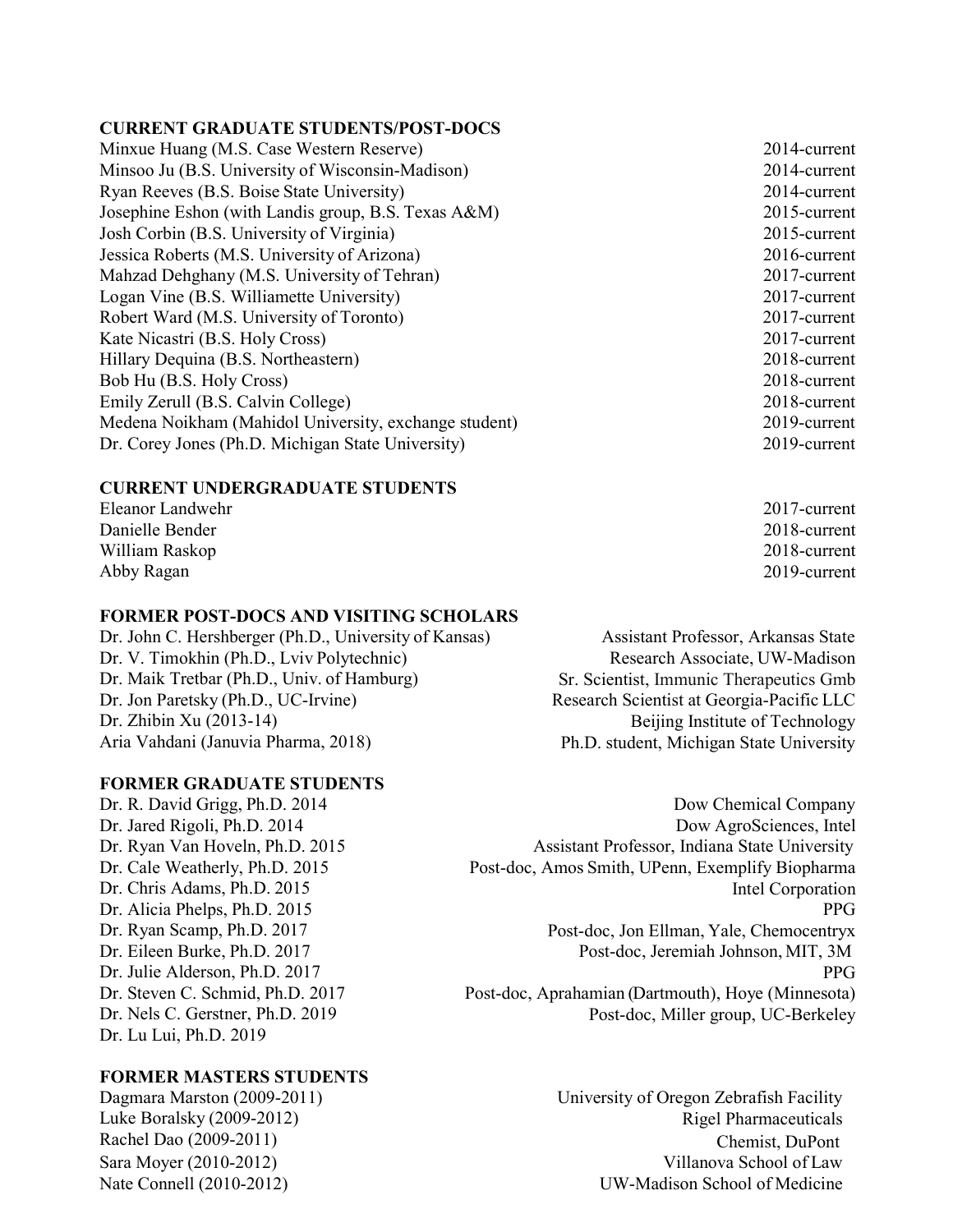James Jirak (2013-2015) Millipore Corporation Nicholas Dolan (undergrad/M.S. 2012-2015) Ph.D. student, Francis group, Berkeley Caitlin Utt (2017-2019) Blueprint Medicines, Boston, MA Amirah Mat Lani (undergrad/M.S. 2016-2019) Ph.D. student, National Singapore Univ.

### FORMER UNDERGRADUATE STUDENTS

Ally Esch (2010) Amanda Assen (2010) Brian Vo University of Idaho Dominick Patterman Allen Moltzan Huanyan Zhang Brad Sheffer Eric Lang Chemist, AbbVie, North Chicago, IL Margeaux Hagemann Ryan Robatille Weiyang Guan Ph.D. student, Cornell

Dr. Andrea Unzue (2009-10) Ph.D. with Christina Nevado, University of Zürich, Merck Dr. Alan Meis (2009-11) Ph.D. Steven Martin, UT-Austin, Corteva Dr. Patrick Pentek (2009-10) Pharm.D. Concordia College Sam Neale (2010-11) University of Bristol exchange student

Jahzy Jazherah Ph.D. with Prof. C. Hackenberger, Freie Universität Berlin Michael Freidberg Ph.D. student with Prof. C. Vanderwal, UC-Irvine Carl Buttke **Music director, St. Paul's, Madison, WI** Music director, St. Paul's, Madison, WI Garrett Wheeler, REU student Ph.D., Choi group, UW-Madison Josh Taylor Stanford School of Medicine Thomas Hemmings University of Bristol exchange student Jack Wright University of Bristol exchange student

Fiach Meany **Example 2** University of Dublin exchange student Eric Touney Ph.D. student, Pronin group, UC-Irvine Corbin Livingston, REU student Ph.D. student, Odom group, Michigan State University Gabe Le Gros Dental school, University of Michigan Chase Bruggeman Entering Ph.D. program at Michigan State University

Bethany Koerner Chemist, Cargill

Emily Dzurka, REU Ph.D. student, Borhan group, Michigan State University Will Raimbaich University of Bristol exchange Stephanie Greed University of Leeds exchange student Kik Toonchue Mahidol University, Bangkok, Thailand exchange student Anthony Gomez Beckman Instruments Luke Oxtoby Ph.D. student, Engel group, The Scripps Research Institute

Devin Ketelboeter Ph.D. student, Florida State University

# RESEARCH FUNDING

Current NIH R01GM111412-06 Synthetic approaches to complex amines that inhibit protein synthesis by impacting the ribosome This project focuses on the development of a unified approach towards the synthesis of complex amines occurring in molecules with antimalarial, antibiotic and antitumor activities.

09/01/19-8/31/24

NIH 1R01GM132300-01 07/01/19-6/30/24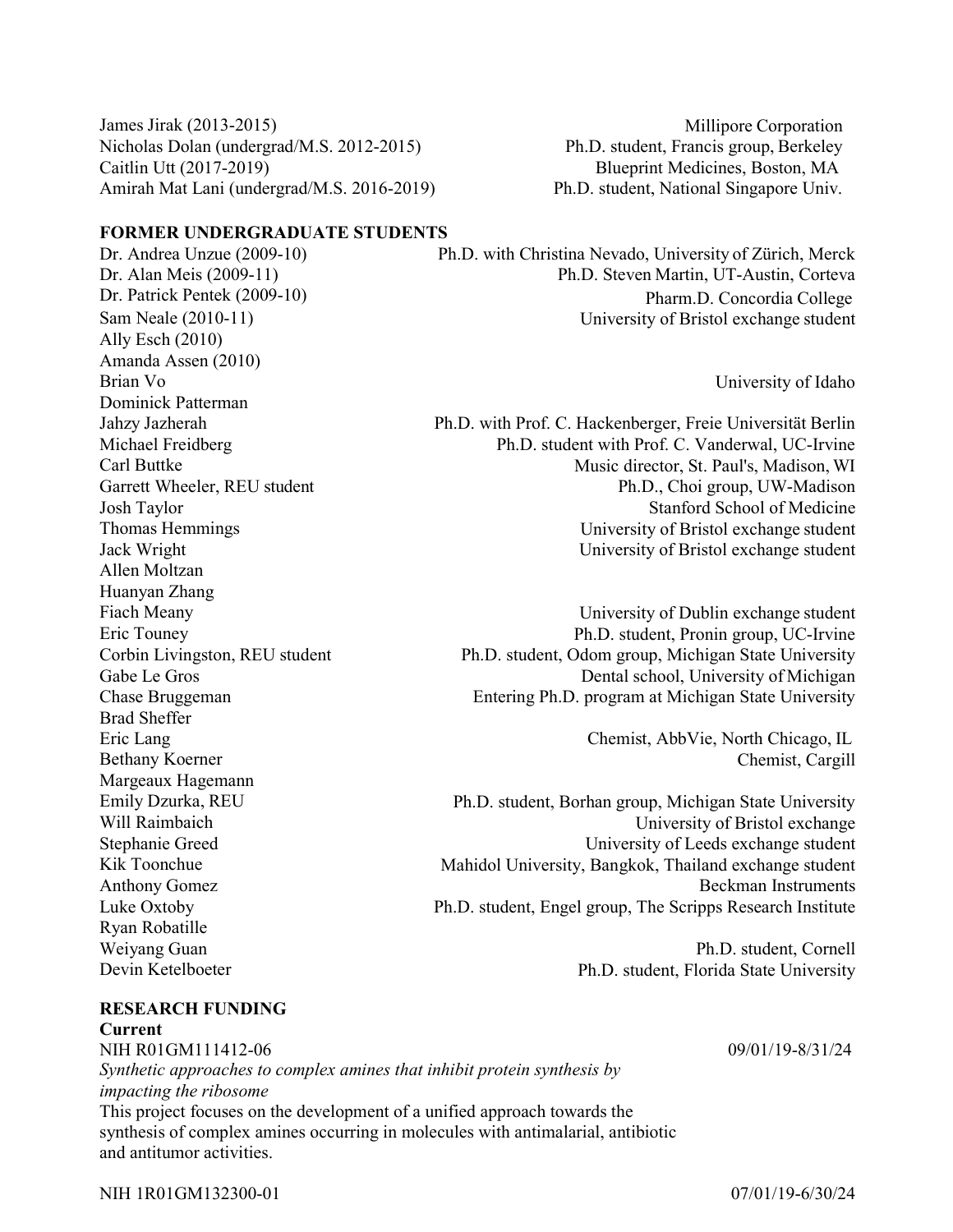| Versatile complex amine synthesis via aziridinium ylides and 2-amido-allyl cations<br>The goal of this project is to develop unified strategies for the synthesis of diverse<br>N-heterocycles from simple building blocks using aziridinium ylides and 2-<br>amidoallyl cations as key intermediates. |                                        |
|--------------------------------------------------------------------------------------------------------------------------------------------------------------------------------------------------------------------------------------------------------------------------------------------------------|----------------------------------------|
| NIH 1R21GM131662-01<br>co-PI with Prof. Baron Chanda, Neuroscience<br>Synthetic design of an all-optical electrophysiology system<br>The goal of this project is to design new pore and carrier ionophores to tune<br>membrane potential for better optical electrophysiology measurements.            | 01/01/19-1/30/21                       |
| UW-2020 (co-PI with Chanda, Goldsmith, Rogers)<br>All-Optical Electrophysiology- Electrophysiology without electrodes                                                                                                                                                                                  | $6/1/18 - 5/30/20$                     |
| CHE-1664374<br>National Science Foundation<br>Designer Silver Catalysts for Tunable C=C and C-H Bond Amination<br>This project aims to develop new silver catalysts for chemo-, site- and<br>stereoselective C-H bond aminations.                                                                      | $6/01/17 - 5/31/20$                    |
| Pending<br>CHE-1664374 (renewal submitted in Sept. 2019)<br>National Science Foundation<br>Designer Silver Catalysts for Tunable C=C and C-H Bond Amination<br>This project aims to develop new silver catalysts for chemo-, site- and stereo-<br>selective C-H bond aminations.                       | 06/01/20-05/31/23                      |
| UW-Madison Graduate School Fall Competition (submitted Sept. 2019)                                                                                                                                                                                                                                     | 01/01/20-12/31/20                      |
| NIH Equipment Supplement                                                                                                                                                                                                                                                                               | Funded 7/2019                          |
| Completed<br>NIH R01GM111412<br>New Synthetic Strategies for Molecules that Target the Ribosome                                                                                                                                                                                                        | $9/01/14 - 7/31/19$<br>Project renewed |
| American Chemical Society New Directions Award<br>Strategies for aldoxime and ketoxime umpolung: Versatile syntheses of amines and<br>heterocycles The goal of this project is to employ oximes as convenient building<br>blocks for the synthesis of complex amines.                                  | 07/01/17-08/31/19                      |
| Wisconsin Alumni Research Foundation<br>Allenes as three-carbon synthons for the synthesis of neuroprotective terpenoids<br>and their analogs                                                                                                                                                          | 07/01/18-06/30/19                      |
| AbbVie<br>Investigations of Nef Reactions Mediated by CS <sub>2</sub> and DBU<br>This project will study the mechanism of a mild method converting nitroalkenes to<br>aldehydes and ketones, with the aim of replacing $CS2$ in the process.                                                           | $01/01/18 - 12/31/18$                  |
| NIH Equipment Supplement                                                                                                                                                                                                                                                                               | Prep HPLC                              |
| CHE-1254397<br>National Science Foundation                                                                                                                                                                                                                                                             | $7/01/13 - 6/30/18$                    |